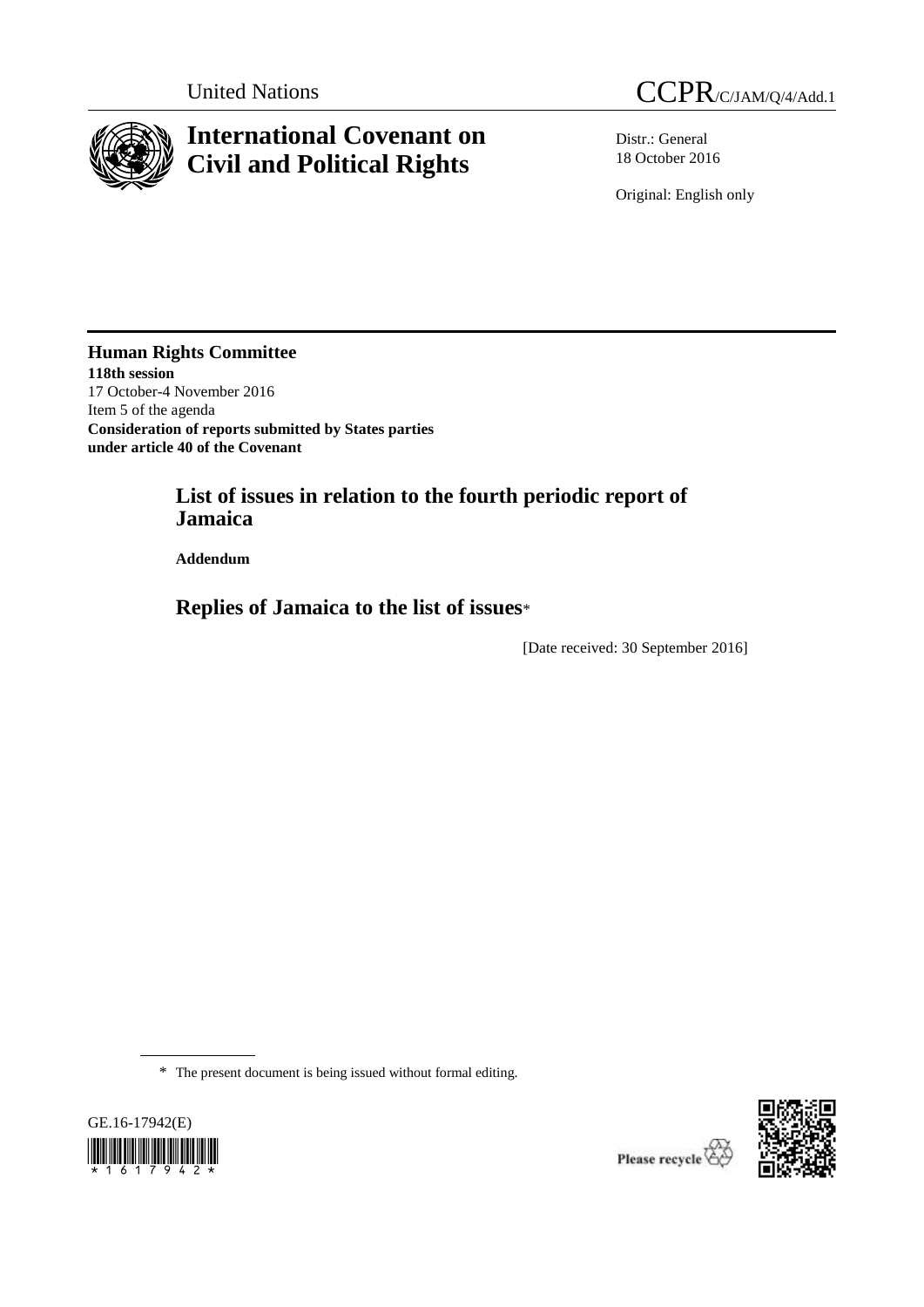### **Please indicate the timeframe and the progress made for the establishment of a National Human Rights Institution in accordance with the Paris Principles, with the necessary adequate financial and human resources.**

1. Since the submission of Jamaica's report in March 2015, the Ministry of Justice undertook consultations relating to the governance structure of the proposed National Human Right Institution (NHRI) including its mandate, scope, duties, powers, funding, immunity and reporting obligations within the context of the Paris Principles. Approval has been given by the Cabinet for the establishment of the Institute, in principle. The Ministry of Justice is now finalising an additional Cabinet Submission related to the legislative changes required for formal establishment of the NHRI. These legislative changes seek to expand the role of the current Office of the Public Defender.

# **Issue 2**

# **Please provide information about the existence or development of a permanent institutionalized mechanism or body to coordinate Government engagement with the international and regional human rights mechanisms aimed at implementing recommendations and carrying out reporting.**

2. The Ministry of Foreign Affairs and Foreign Trade serves as the executive secretariat for an Inter-ministerial Committee aimed at facilitating report and follow-up on Jamaica's Human Rights obligations. The Ministry coordinates the data collection process, convenes and services the meetings of the Committee and oversees the completion of State Party reports. The Committee was originally established with the approval of the Cabinet to enhance compliance with reporting obligations pursuant to the Universal Periodic Review and the ICCPR. Its scope is, nonetheless, currently being expanded to include reporting and follow-up under all human rights treaties to which Jamaica is party.

3. Members include representatives from various ministries, including the Ministry of Justice, the Attorney General's Chambers, the Ministry of National Security, the Ministry of Culture, Gender, Entertainment and Sport, as well as a number of other Ministries and Agencies with responsibility for areas falling within the scope of human rights treaties. The aim of the Committee is to improve collaboration and coordination in data collection, and to improve the timeliness and quality of the State Party reports.

# **Issue 3**

**Further to the request of the Ministry of Justice to include human rights training, including the ICCPR, in the training schedule of the Continuing Legal Professional Development Training, please provide information about how this has impacted on the way in which the domestic courts have given effect to the Covenant in their considerations and judgements (State party report, para. 67).**

4. Under Jamaica's judicial system, the provisions of international treaties must be incorporated into local law for them to have effect. Most of the rights envisioned by the ICCPR are protected in the Jamaican Constitution, the Charter of Fundamental Rights and Freedoms, and various pieces of domestic legislation. It is on the basis of these provisions in local law that the courts have continued to make judgements.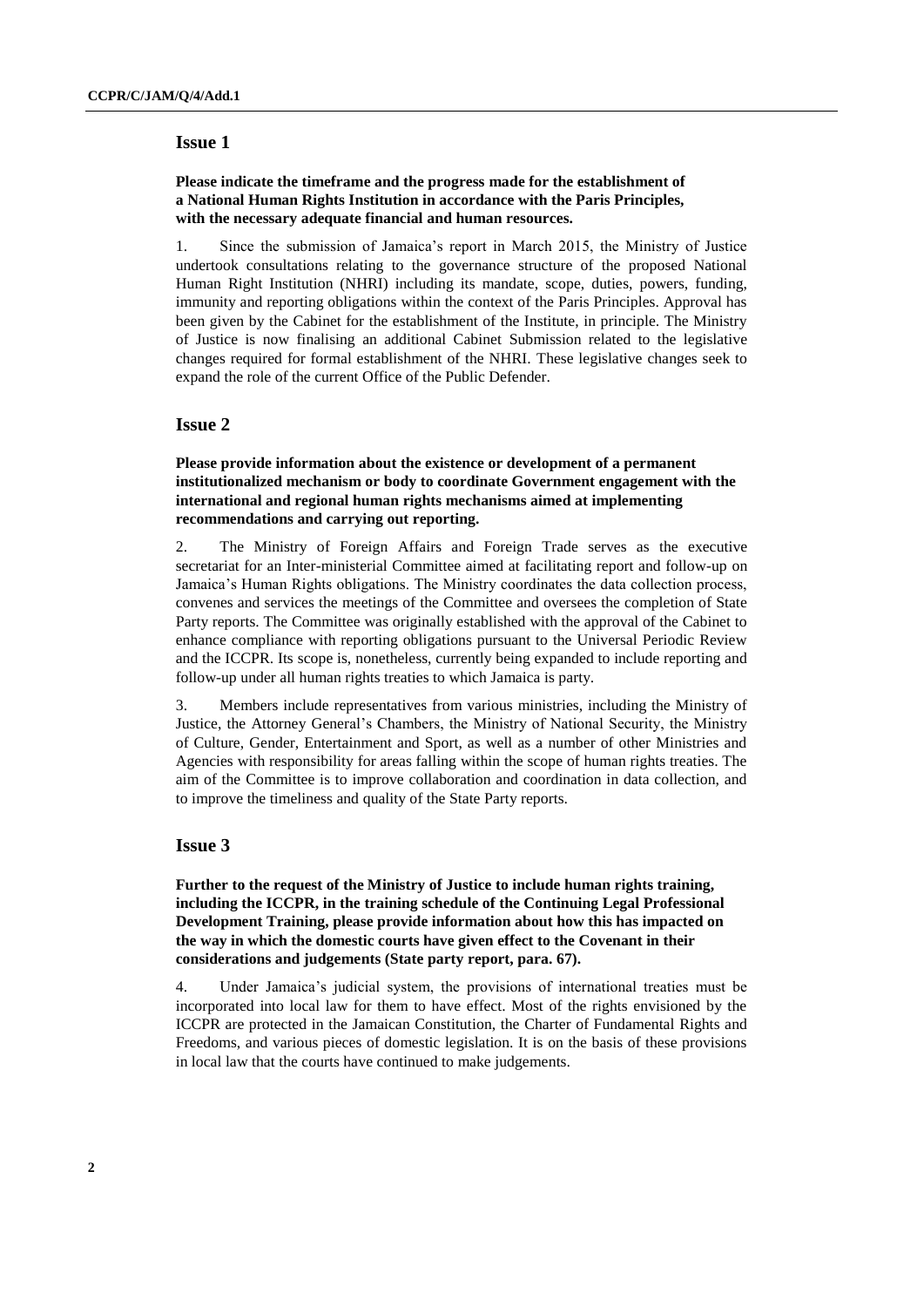**Given that Jamaica withdrew from the Optional Protocol to the Covenant and that it has stated that it is unable to re-accede, please indicate what measures have been taken to ensure that individuals who allege that their human rights under the Covenant have been violated, have access to an effective remedy (State party report, para. 70).**

5. Individuals who allege that their rights have been violated under the Covenant have recourse to a number of institutions that they may apply for justice. While the Covenant cannot be directly invoked in domestic courts, most of the provisions are contained in the Jamaican Constitution, the Charter of Fundamental Rights and Freedoms, and various pieces of domestic legislation. Any allegations of violations of those rights contained in domestic legislation may, therefore, be adjudicated through the local courts.

6. Section II of the Jamaican Constitution provides the right for constitutional redress where those rights that are analogous to the rights also provided for in the Covenant are violated. Aggrieved individuals thus have recourse to the Supreme Court. Individuals also have a right to submit an appeal to the Court of Appeal if they reject the determination of the Supreme Court. The Judicial Committee of the Privy Council, which is Jamaica's highest Court, sits in London and hears appeals from the Court of Appeal.

7. Additionally, aggrieved individuals may pursue further remedy through the Organisation of American States by submitting petitions to the Inter-American Commission on Human Rights.

# **Issue 5**

### **5.1 Please inform the Committee of the measures that have been put in place to promote the inclusion of persons with disabilities.**

8. In keeping with the mandate of the Government to realise its goal of ensuring that "Jamaicans are empowered to achieve their fullest potential" (VISION 2030 Goal #1), the Ministry of Labour and Social Security has formulated a national strategy of providing an enabling environment for persons with disabilities through the Jamaica Council for Persons with Disabilities (JCPD).

9. To fulfill this mandate, the Disabilities Act was passed in the Parliament in October 2014 to provide a legislative framework for the protection of the rights of persons with disabilities in Jamaica.

# **5.2 Please provide information about the status of implementation of the Disabilities Act (2014) and the number of cases that the Jamaica Council for Persons with Disabilities has taken up to date.**

10. Many changes are required at the infrastructural and institutional levels to facilitate the implementation of the Disabilities Act, and so the following activities are being pursued in response to the mandate of the Act:

• A new structure for the Jamaica Council for Persons with Disabilities (JCPD) to position the agency within the Ministry of Labour and Social Security as one of a body corporate. This will allow for the effective implementation and monitoring of the Disabilities Act. A draft structure for the JCPD is being reviewed for finalisation along with the implementation of phased staffing.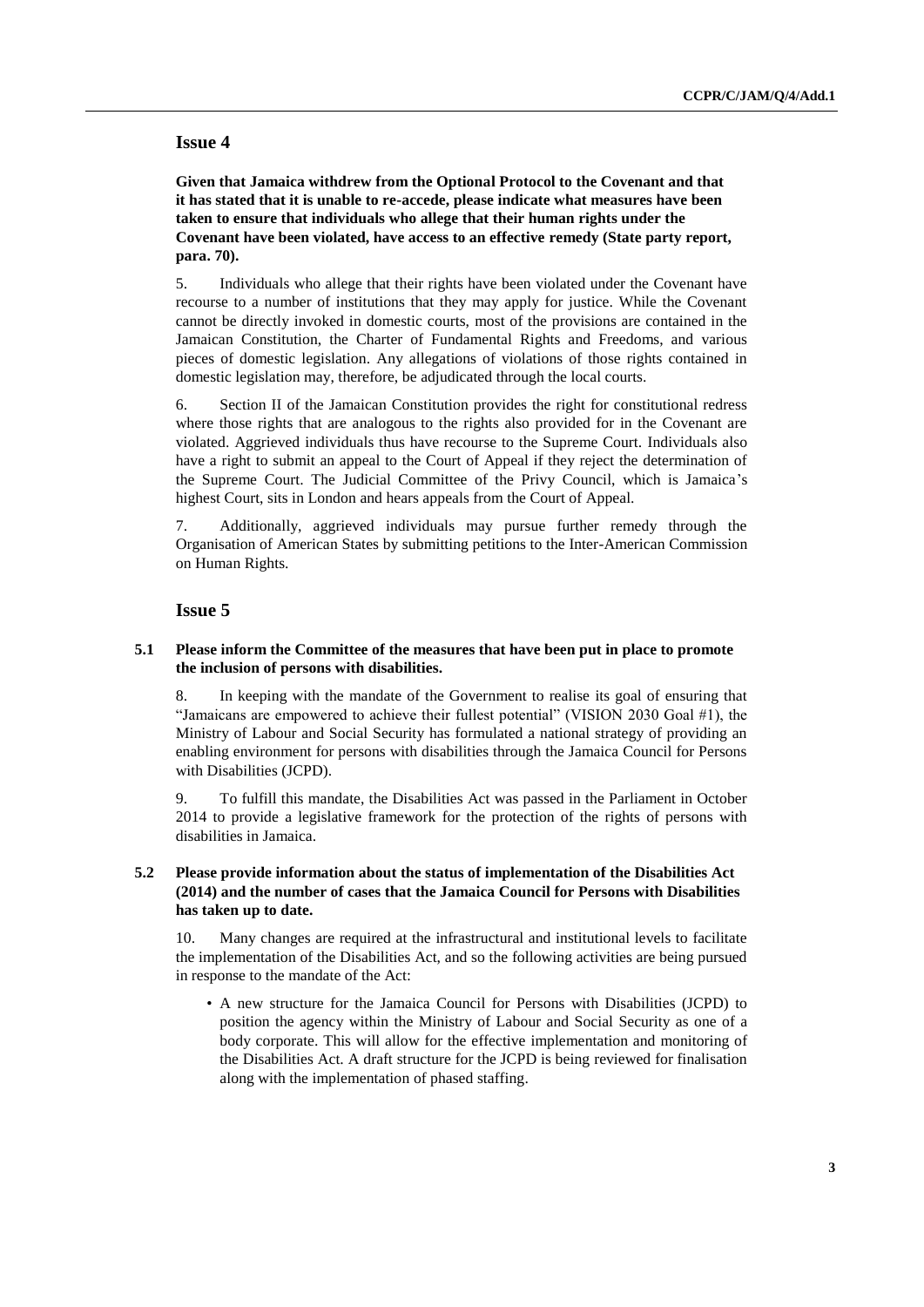- The development of Codes of Practice to guide the public on appropriate ways of interacting with and accommodating persons with disabilities. Regulations are also being developed that will inter alia contain prescribed forms which are required for the effective operation of the legislation. Island-wide stakeholder's consultations were held and the information to guide the drafting of the Codes and Regulations collated. The Ministry of Labour and Social Security is currently in the process of drafting the supporting documents to be included in the Regulations. In respect of the Codes of Practice, the Terms of Reference are being finalised to engage two consultants to facilitate the development of two Codes, namely, Employment and Education and Training. The World Bank will fund this activity.
- The establishment of a Disabilities Rights Tribunal to adjudicate complaints of discrimination against persons with disabilities and other breaches of the Act. A draft structure is being reviewed for finalisation. The Ministry of Labour and Social Security has also been working with Jamaica's regional and bilateral partners on improving disability legislation and enforcement.
- The development of a three-year Communication Plan in response to the need for public awareness. This Plan has specially designed strategies to assist critical stakeholders and the general public in understanding disabilities and the Disabilities Act while providing information to persons with disabilities about their rights and responsibilities under the Act. Implementation of the Plan has commenced with the following activities:
	- Creation of a JCPD Accessibility Brochure;
	- Production of a Fact Sheet and Brochure on the Disabilities Act (2014);
	- Preparation for a Mini Media Campaign about the Act, which is set to begin by the end of October 2016; and
	- Preparation of an easy-to-read version of the Act.
- Creation of an Inter-Ministerial Partnership to provide accessible technologies to enhance the learning of children who are blind and those who have intellectual disabilities.
- Conducting of two (2) major surveys on persons with disabilities as part of the IDB/GOJ Technical Cooperation Project "Support to Improving the Lives of Persons with Disabilities". These are the Knowledge Attitudes Behaviour and Practices (KABP) Survey to determine society's understanding of attitudes, behaviour and practices towards persons with disabilities and a Socio-Economic Survey of Persons with Disabilities which confirmed the vulnerability of persons with disabilities and the reality of poverty within the group. Both surveys have been shared in various ways with the disability sector partners and will be shared more widely over time with the wider public and private sector stakeholders.

11. A commitment has been made by the Government of Jamaica and the disability sector to ensure the following for the period 2016-17:

- An accessibility audit of all the offices of the Ministry of Labour & Social Security island-wide to be completed on a phased basis. This would become the best practice for other Ministries to follow.
- Increased awareness and sensitisation of Ministers, Ministries, Agencies and Departments and the public on the Disabilities Act and related matters.
- Review of the current National Apprenticeship programme/strategy to ensure the inclusion of persons with disabilities.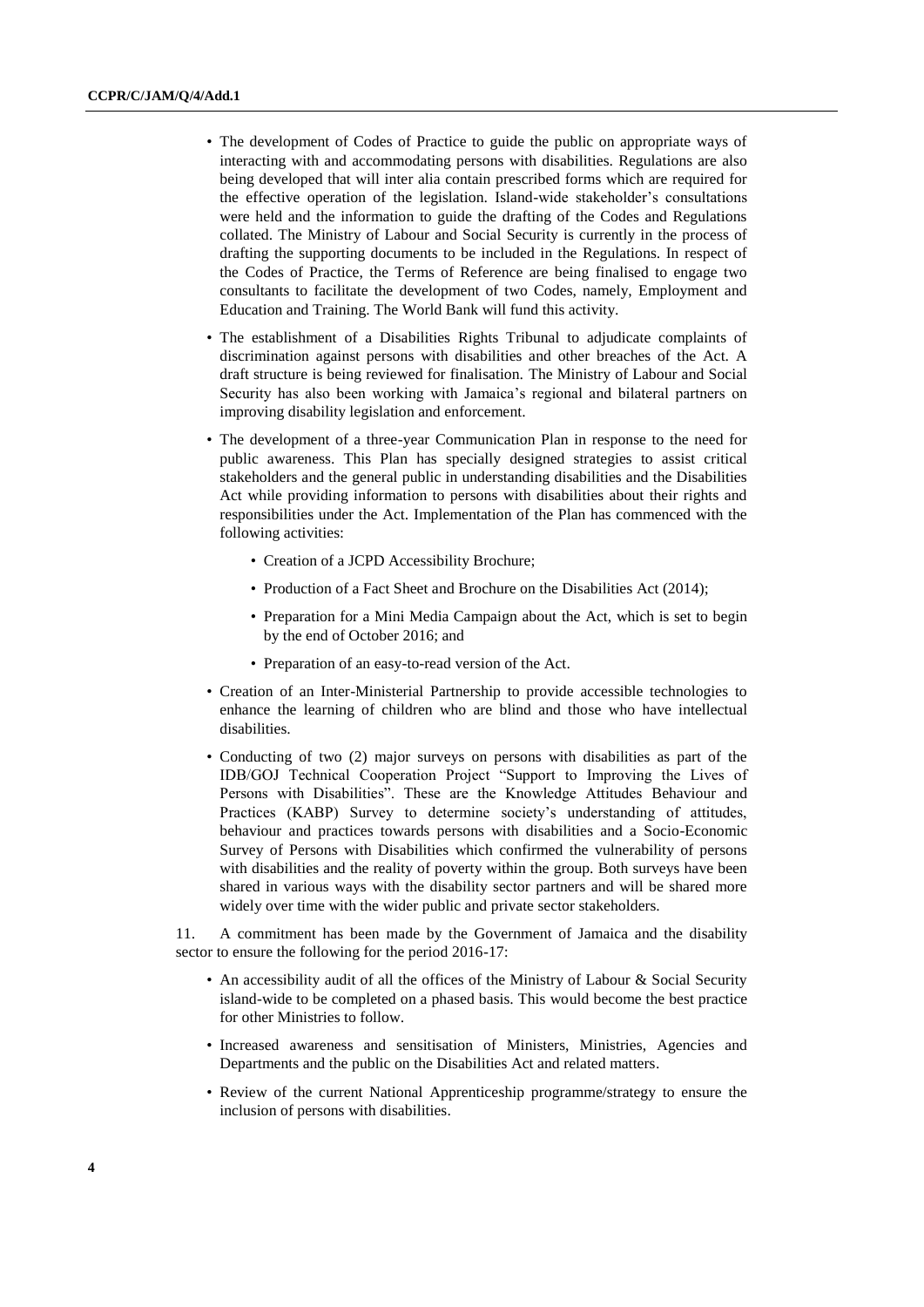• Draft of a coordinated social support services strategy for review and consideration for implementation.

#### *Cases of Discrimination*

12. The JCPD has not yet been established as a body corporate. This means that at present, the JCPD does not have the legal authority to formally investigate cases of discrimination and there is no formal reporting of discrimination.

#### **Issue 6**

# **6.1 Please indicate steps to amend the laws to prohibit discrimination on the basis of sex, sexual orientation and gender identity and decriminalize sexual relations between consenting adults of the same sex.**

13. There is no indication of an intention by the Parliament of Jamaica to amend the laws, given that there is no legal discrimination against persons on the basis of their sexual orientation. Furthermore, the Charter of Fundamental Rights and Freedoms guarantees certain fundamental rights and freedoms to "all" persons by virtue of their inherent dignity as human beings. In keeping with this, the Government of Jamaica does not tolerate violence and discrimination against any groups or persons.

# **6.2 Please provide information about the specific outcome of the Diversity Policy developed by the Jamaica Constabulary Force (JCF) (State Party report, paras. 73-79) and what steps will be taken to prevent acts of violence into reported hate crimes against the LGBT population.**

14. In 2011, the Jamaica Constabulary Force developed a series of policies aimed at enhancing the professionalism of its members and intensifying their awareness of the JCF's human rights obligations and responsibilities to all citizens and visitors within Jamaica. One such policy was the JCF Diversity Policy, which has become institutionalised within the Force, over the last five years. Since the introduction of the policy, all members of the JCF have been sufficiently sensitised on the elements of the Policy. Training in the various aspects of the Diversity Policy forms part of the curriculum for new JCF recruits.

15. All members of the JCF are fully aware of their obligation to treat all individuals fairly and equitably, irrespective of their sexual orientation, religion, gender identity, ethnicity, class, colour, creed or political ideology. This principle is also reinforced through ongoing training and sensitisation, lectures, and daily deployment briefings. The outcome has been heightened awareness and compliance in the JCF.

16. Overall, the end result is that the Diversity Policy has positively transformed the attitude and behaviour of members of the JCF in dealing with diverse groupings such as the LGBT population.

17. On the matter of preventing violence against the LGBT population, the JCF through the efforts of the Community Safety and Security Branch, will continue to take its message of tolerance and respect for diversity to the various communities across the country.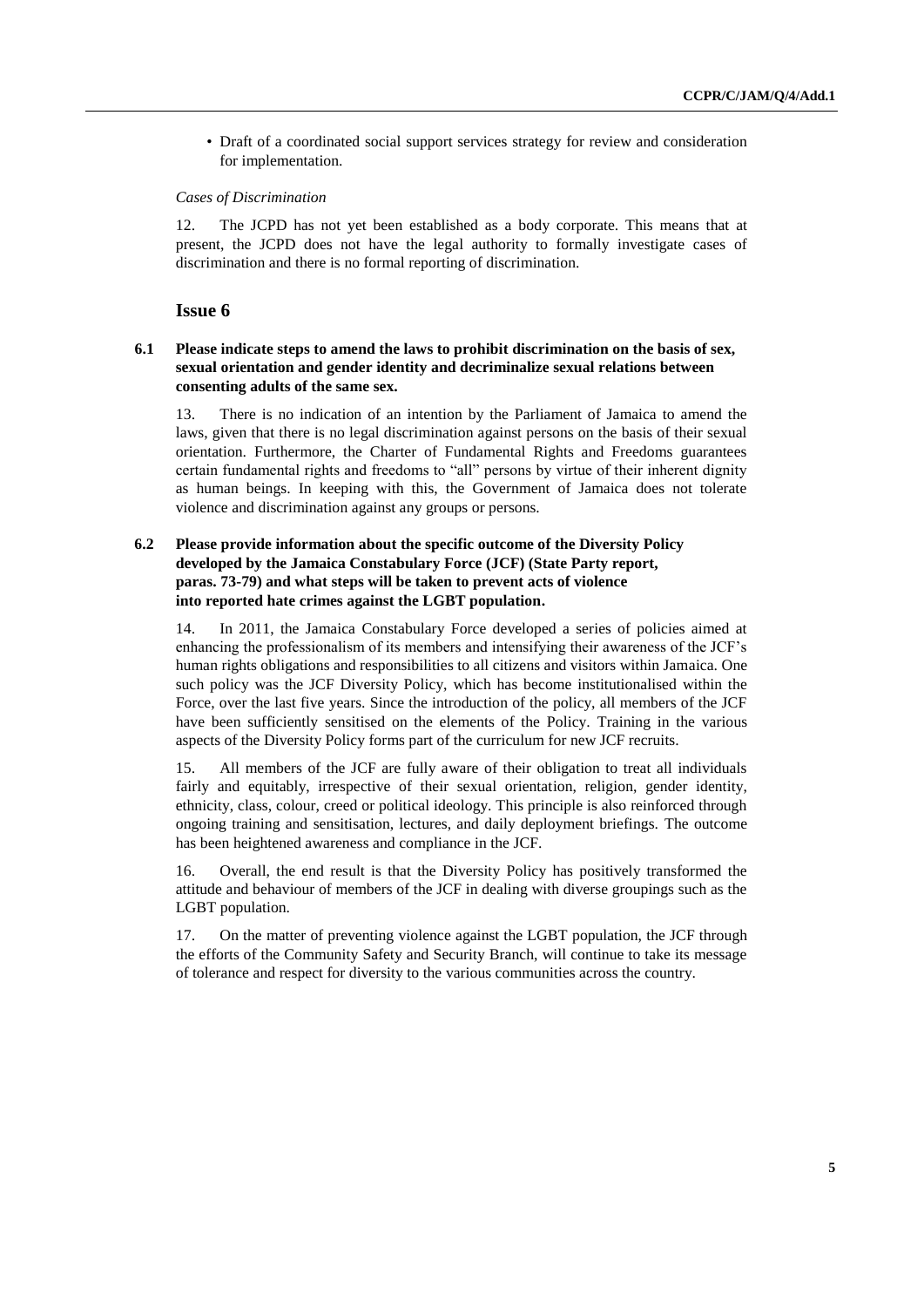# **6.3 Please indicate what has been done to put an end to incitement to violence and mob violence against the LGBT population. In line with the Committee's previous concluding observation, please indicate the steps taken to investigate reported cases of harassment, discrimination or violence against persons on the basis of the person's sexual orientation and gender identity in the fields of health, education, employment and housing (CCPR/C/JAM/CO/3, para. 8).**

18. All reports of violence perpetrated against all persons, including the LGBT population, are given equal treatment by the JCF. Acts of violence are criminal offences under the Offences against the Persons Act, and are investigated expeditiously and vigorously, with the aim of bringing the perpetrators to justice.

19. On the matter of putting an end to mob violence against the LGBT population, the JCF through the efforts of the Community Safety and Security Branch, continues to advocate tolerance and respect for diversity in the various communities across the country.

# **Issue 7**

# **7.1 Please provide information about the implementation of the National Workplace Policy on HIV/AIDS and the progress made on the National Integrated Strategic Plan for Sexual Health and HIV, which inter alia aims to reduce stigma and discrimination.**

20. As a part of the implementation of the National Workplace Policy on HIV and AIDS, the Ministry of Labour and Social Security is now building the capacity of key officers in legal literacy within various departments on how to interpret and apply the Policy.

21. As it relates to the National Integrated Strategic Plan on Sexual and Reproductive Health and HIV 2015-2019 (NISP), this was finalised in 2015. Currently the NISP is being costed with a view to seeking and mobilising funds for its full implementation. As part of its Enabling Environment and Human Rights strategic priority, the National integrated response views the promotion and protection of human rights as integral to the creation of a supportive environment for all Jamaicans to access SRH information, goods and services in a discrimination-free environment. The planned Strategic Outcome is: strengthened policy and legal framework for sexual and reproductive health and HIV prevention, treatment and care services.

22. On the issue of stigma and discrimination, the four-year plan (NISP) of multi sector public and civil society implementing partners will pursue interventions targeting individuals, communities, institutions and seeking to establish an enabling policy and legal framework that addresses stigma effectively. Additionally, the interventions will address key drivers of HIV-related stigma including lack of knowledge, fear, cultural norms and practice, and increase accountability to and enforcement of human rights standards.

# **7.2 Please provide information about steps to pass the Occupational Health and Safety Act to prevent discrimination against HIV-positive persons in the workplace (State party report, para. 81).**

23. Further progress has been made on the Occupational Health and Safety (OSH) legislation and it is expected that in short order, it will be forwarded for the consideration of the Legislation Committee of Cabinet. The Committee will advise Cabinet as to whether it recommends the Bill for tabling in Parliament. The OSH Bill also contains provisions which prohibit discrimination against a worker on the basis of real or perceived HIV positive status. It is also intended for the National Workplace Policy on HIV and AIDS to inform regulations to be appended to the OSH legislation. As part of the proposed OSH legislation, sanctions will be implemented for entities that fail to recognise the regulations.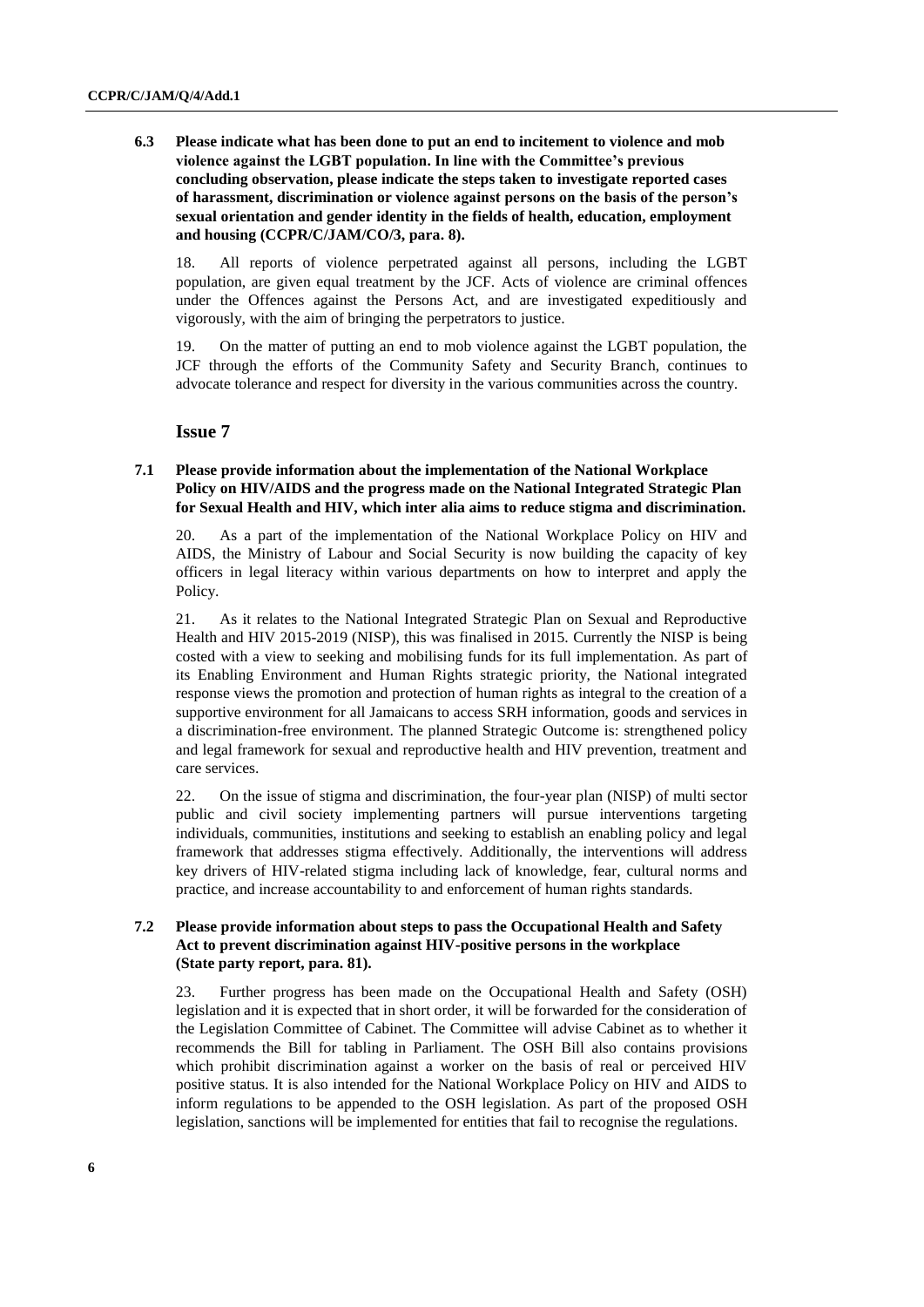24. With respect to addressing HIV and AIDS as a workplace issue, the Ministry of Labour and Social Security in conjunction with the Ministry of Health, has been able to source funding for a legal literacy consultancy. The objective of the consultancy is to educate relevant officers especially within the Ministry, on how to assist persons in accessing redress within the existing legal framework.

# **7.3 Please provide information about the impact of the National HIV-related Discrimination Reporting and Redress System (NHDRRS) including data on the number of cases successfully handled by the NHDRRS (State party report, para. 82).**

25. The National HIV-Related Discrimination Reporting and Redress System (NHDRRS) has been operational since 2009. Redress through the System can range from sensitisation, referral/counselling, to legal action based on the complainants' expectation. Educational sessions when requested by complainants can be done in the communities in which they live or their workplaces, and general sensitisation is conducted in workplaces and communities to mitigate stigma and discrimination.

26. Of the complaints lodged to the NHDRRS in 2014-15, 56% contained issues of Breach of Confidentiality of private health information, causing inter alia harassment, verbal abuse and shaming. The Jamaican Network of Seropositives (JN+), as custodians of the reporting system, continues to pursue the implementation of the mechanism with public and civil society partnerships. To extend the reach and achieve the scope in numbers of cases, additional Reporting officers have been assigned the South East & Southern, Western and North East regional health areas and capacity among civil society partners will be built in motivational interviewing and paralegal studies. Additionally, the NHDRRS is a principal partner in a collaboration of Caribbean Vulnerable Communities Coalition (CVC), the Jamaica AIDS Support for Life (JASL) and the Jamaica Forum for Lesbians, All-Sexuals and Gays (JFLAG) to establish a Civil Society Discrimination Observatory to record and monitor not only HIV-related discrimination, but all types of stigma and discrimination in Jamaica, providing better monitoring and follow-up of cases to provide more accurate national data on discrimination and assist with policy advocacy and monitoring.

27. Strengthened community systems in reporting and redress will further improve the referral and redress framework and mechanisms in Jamaica. A Redress Directory was finalised in 2015, and has been developed to provide a comprehensive list of partners that can assist with providing redress particularly in HIV-related cases. To further strengthen and sustain the national focus and gain greater authority to push for redress, the NHDRRS Advisory Group has been subsumed as a semi-autonomous Sub-Committee of the National Enabling Environment and Human Rights Technical Working Group.

28. A 2015 review of the reported cases compiled by the Jamaican Network of Seropositives shows that reports to the NHDRRS have fallen precipitously from a high of fifty (50) reported cases in 2005 to nine (9) reported cases in 2015. The Jamaican Network of Seropositives (JN+) as custodians of the reporting system have reported that lower demand for the system among PLHIV and affected populations and audiences is on account of loss of international funding support for the NHDRRS to hire additional reporting field officers. In 2016, the Ministry of Health provided funding support through USAID funds to reduce stigma and discrimination for JN+ to hire additional field officers.

29. The System was also instrumental in the revision of a nursing school's entry requirement which included the results of health-related blood tests, including an HIV test. The intervention resulted in the school's removal of HIV testing from their entry requirements.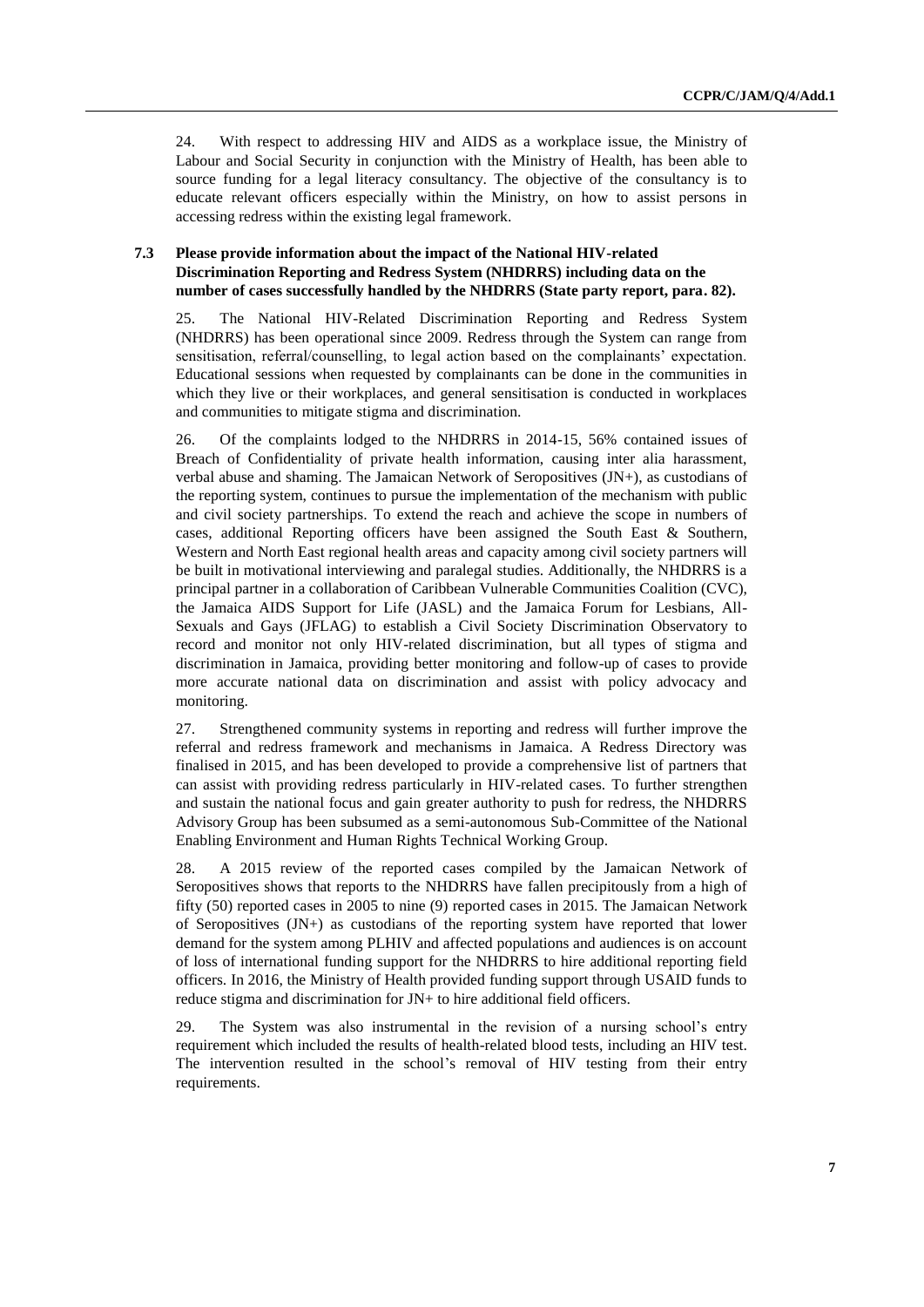30. Hiring additional staffing for the NHDRRS will build upon the achievement to secure formal arrangement for third party agency case management and redress. In 2015, JN+ secured formal arrangements between the NHDRRS and various regulatory and investigation bodies to utilise the services of these organisations to review cases, investigate and address instances of HIV-related discrimination. The Agreements articulated investigation and case management roles with the Pay and Conditions of Employment (PCEB) Unit of the Ministry of Labour and Social Security; The Investigation and Enforcement Branch of the Ministry of Health; The Dispute Resolution Foundation; and the Office or Public Defender within the Ministry of Justice. These agencies were incorporated into the NHDRRS Advisory Group.

31. Between 2005 and 2015 a total of two-hundred and sixty-two cases were collected by the NHDRRS. Forty-eight (48) are recorded as receiving some degree of redress. Data to evidence status of cases is unverified by the NHDRRS Advisory Group. However, from a review commissioned by the National Family Planning Board in 2015, JN+ reported that 14 (of 51) cases remain active from 2008; 16 (of 26) from 2009; 7 (of 13) from 2010; 9 (of 19) from 2011; 11 (of 28) cases remain active from 2012 to 2014. However, of the nine cases reported and documented in 2015, all have been resolved; eight of these achieved partial redress. The improvement in 2015 may be on account of established formal investigation and case management protocols among the aforementioned regulatory bodies and agencies.

# **Issue 8**

**8.1 Please provide information about the results of efforts to change entrenched stereotypical attitudes with regard to traditional gender roles and to increase the number of women in decision-making positions in the public and private sectors through the implementation of new practical initiatives.** 

32. The practice of gender stereotyping continues to be addressed by the Government of Jamaica (GoJ) through efforts by the Ministry of Education, Youth & Information. The Ministry's New Standards Curriculum and Health and Family Life Education (HFLE) Programmes, as well as public education programmes are conducted in partnership with other stakeholders including civil society. The Ministry's curriculum and HFLE programmes are student-centred and facilitate a non-discriminatory learning environment and life-skills based approach to address negative gender stereotyping.

33. The National Policy for Gender Equality (NPGE) was approved by Cabinet in 2011. The NPGE promotes a vision of "a society in which women and men have equal access to socially valued goods and are able to contribute to national development, towards the achievement of gender equality". The GoJ through its National Gender Machinery, the Bureau of Gender Affairs (BGA) continues to mainstream gender through the implementation of the NPGE. It provides the framework for a more comprehensive and coordinated approach to fully integrate gender in every area of national life and is geared towards achieving equal treatment for women and men through equal visibility, equality of opportunity, equal access to all resources, and equal participation in all areas of public and private life.

34. The BGA in collaboration with the media regulatory body, the Broadcasting Commission of Jamaica (BCJ), has always been a part of a comprehensive and integrated national monitoring strategy to address the growing concerns around portrayal of stereotypes especially those related to violence in general, and sexual violence, particularly, in the media. Since 2013, the BCJ has introduced measures aimed at reducing discrimination and promoting a balanced and non-stereotyped portrayal of women and girls. A new broadcast policy has been drafted and will take into account vulnerable audiences, as well as address the negative portrayal of women and girls. Findings from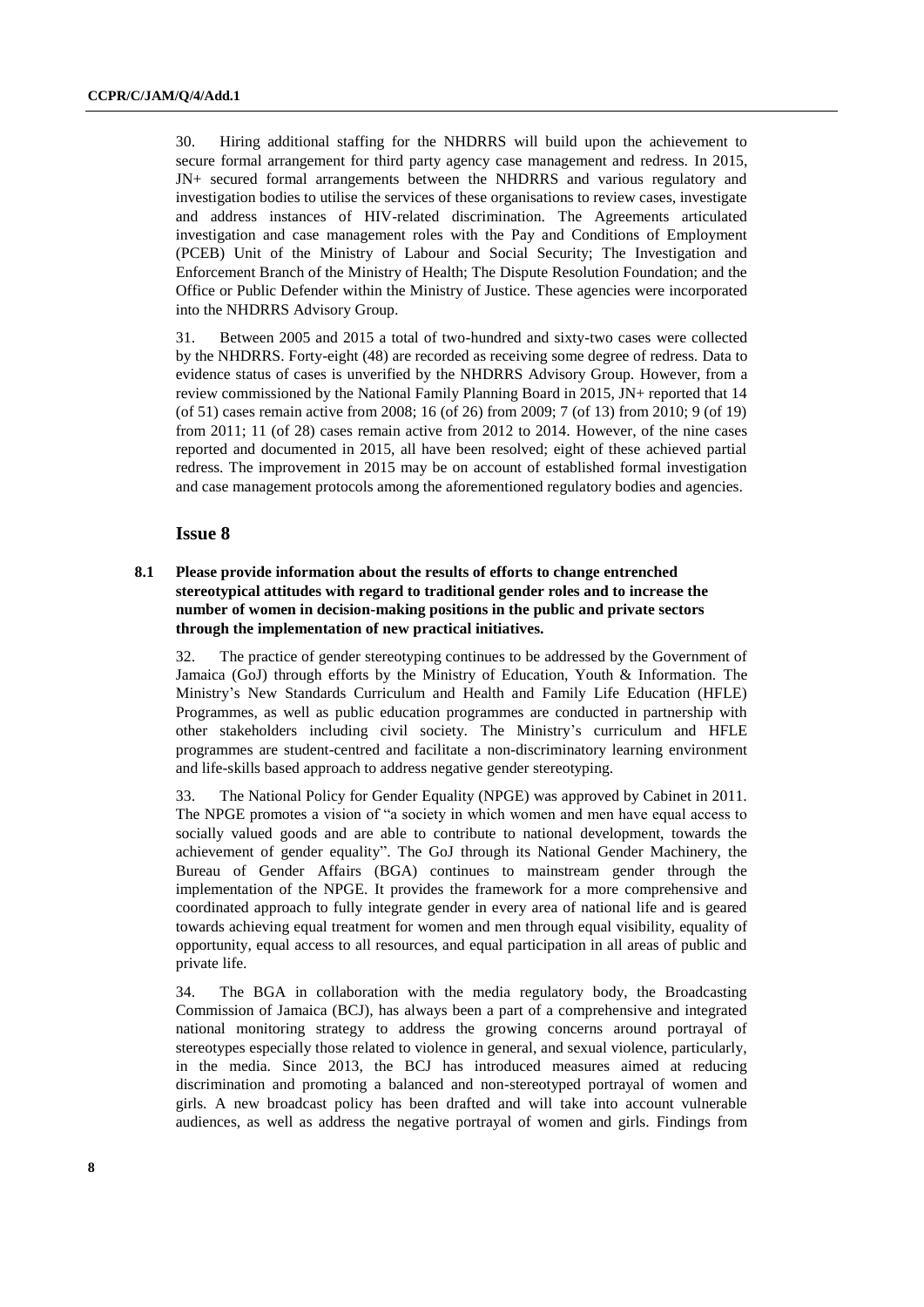stakeholder consultations with the Jamaica Broadcasting Commission continue to highlight the need for renewed and rigorous enforcement and monitoring of media output and programming standards. It is anticipated that with the BGA's involvement in this monitoring strategy, it will encourage more support from media personnel in addressing the issue of sexual and gender-based violence. Stakeholder consultations are ongoing through the BCJ thematic fora "Media Regulation in the Information Age" to address gaps and challenges in the portrayal of more gender-sensitive and gender -aware audio-visual media content.

### *Leadership & Decision-making*

35. In May 2014, a Private Member's Motion was approved for a Joint Select Committee to consider and make recommendations to address women's underrepresentation in Parliament, local authorities and other positions of leadership. The Committee is expected to identify specific practical measures to correct the systematic gender inequalities which result in women's under-representation in Parliament and local authorities, in the organs of political parties and on public boards; including through the use of "temporary special measures" that would work effectively in the Jamaican political culture and Westminster System, given the objectives of gender equality in political leadership and decision making.

36. The composition of the Jamaican Parliament reflects increased participation of women in decision-making at the highest level where females represent 19 per cent of the Lower House, 18 per cent of the Cabinet and four female ministers were named inclusive of Jamaica's first female Minister of Foreign Affairs and Foreign Trade. In addition, 40 per cent of the Ministries have female Permanent Secretaries; the first female political ombudsman was appointed in 2015 and the first female Public Defender appointed in 2016.

37. The GoJ's appointment of members to fifty-two (52) Cabinet Approved State Boards indicates that there is an increase in the number of women in decision-making and leadership positions. In 2012, while men accounted for 69 per cent of Cabinet Approved Government Boards, women accounted for 31 per cent. In 2016, men accounted for 63 per cent and women 37 per cent. This reflects a 6 percent increase in the participation of women with men's participation decreasing by 6 percent in 2016.

#### *Schools Education Programme*

38. The GoJ, through the Bureau of Gender Affairs, targets male and female students at the secondary level through the Schools Education Programme (SEP). The SEP facilitates sensitisation and awareness-raising on a range of gender-specific issues to serve as a 'springboard' to subsequent participation in leadership and decision-making processes.

### **8.2 Please provide information on any temporary special measures that the State party has implemented in order to give effect to the provisions of the Covenant (State party report, para. 108).**

39. No such temporary special measures have yet been put in place.

# **Issue 9**

### **9.1 Please provide information about the status of the comprehensive legislation to prevent and address sexual harassment.**

40. The primary objective of the Draft Sexual Harassment Bill is to provide a framework for addressing the issues of sexual harassment in Jamaica by identifying what constitutes sexual harassment, the persons by and against whom it may be committed, and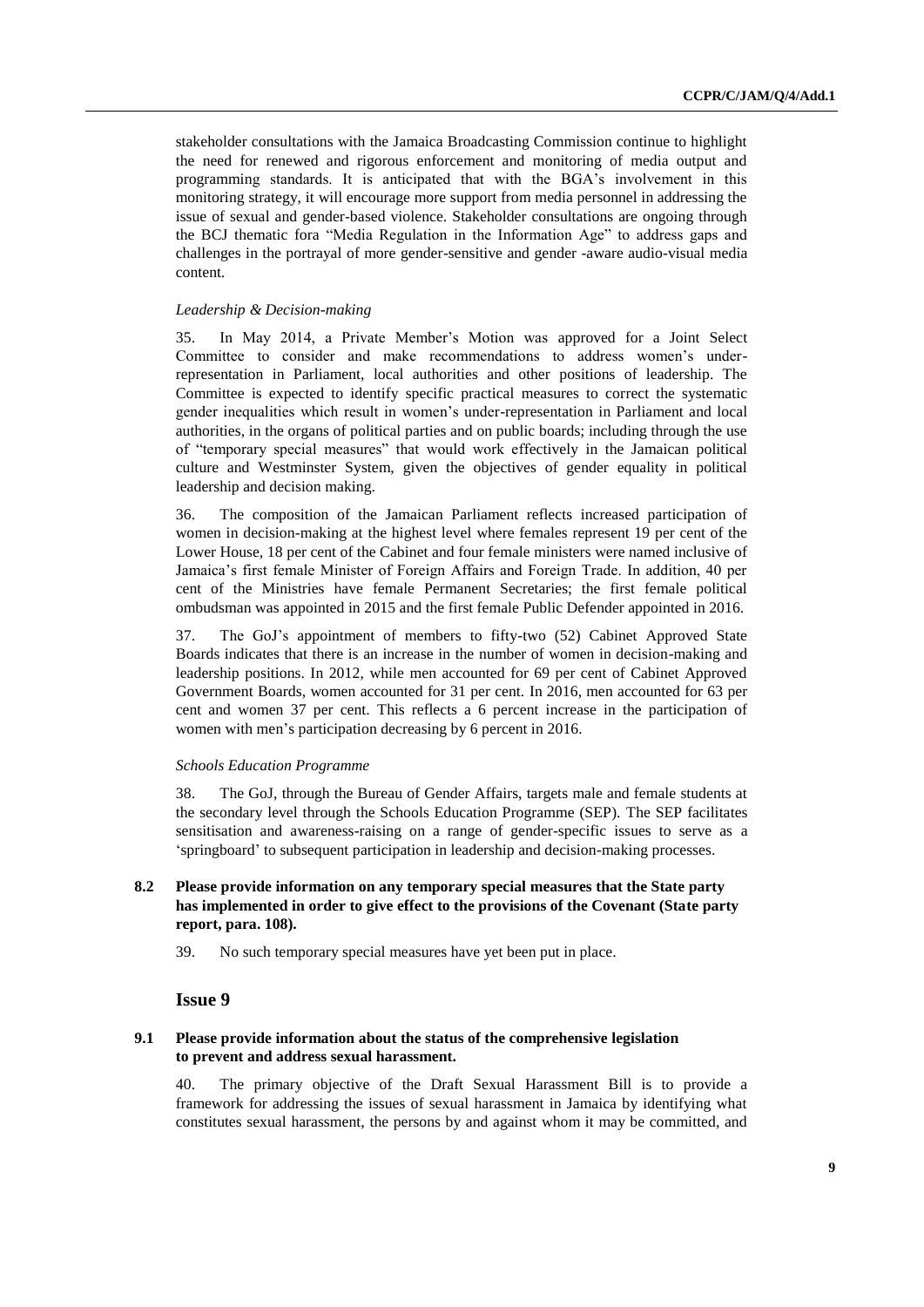the actions that may be taken against the offenders. The Sexual Harassment Bill was tabled in December 2015 and has been made a priority for the legislative schedule to be debated in Parliament in 2016.

# **9.2 Further to the efforts to combatting gender-based violence and gender discrimination, please provide information about the impact of such policies (State party report, paras. 131-137).**

41. The Ministry of National Security coordinates the Jamaica Crime Observatory - Integrated Crime & Violence Information System (JCO-ICVIS) which was developed in 2011, to facilitate the provision of data at the community level. The JCO-ICVIS captures data on violent crimes such as sexual assaults, murders, shootings, robberies, and fatal shootings. Data is disaggregated by sex, and domestic violence related murders are also captured. This has enabled stakeholders to develop a broader understanding of the prevalence of gender-based violence across the country.

42. Under the UNiTE to End Violence against Women campaign, public service announcements featuring local celebrities have helped to raise levels of awareness among the general public around the impact of domestic violence. The HeForShe campaign launched in Jamaica in July 2016 will enhance efforts to address domestic violence by targeting men and boys to become agents of change in the fight for gender equality. The campaign involves strategic partnerships with Ministries, Departments and Agencies, civil society organisations and faith-based organisations.

# **9.3 Please provide information about the level of training of the staff in the Victim Support Unit, the Police, and the existence of adequate shelters for victims of genderbased violence, including domestic violence.**

43. Under the Domestic, Sexual and Gender-based Violence Project, training is provided to police personnel and front-line responders to effectively recognise, deal with and respond to victims of rape, sexual harassment and domestic violence. In 2000, a Domestic Violence Intervention Training Programme was implemented in Jamaica. The Programme began with the development of a training manual and also involved a "train the trainers" programme. The selected trainers were then mandated to conduct training programmes for the police and other frontline responders to community problems of domestic, sexual and gender-based violence and abuse, on an ongoing basis.

44. Jamaica, with the largest police force in the English-speaking Caribbean, had as a target, the training of over 7,000 frontline workers. Notwithstanding the challenges faced due to the lack of adequate funding, the training programme continues the efforts to deliver on the stated mandate.

45. Within the Victim Support Division, the Overcomers in Action Programme is a group counselling programme that provides healing and restoration to females who have been abused sexually, physically and/ or emotionally. This group intervention is open to all females who have been abused. It is conducted by professional counsellors who are trained in group therapy. Crisis intervention services and training are also provided as well as advocacy (referrals) on behalf of victims.

46. Plans are in train to employ psychologists in the Victim Support Division to offer specialised services such as psychoanalysis to determine the type of gender-based violence and psychiatric care needed to provide support to victims.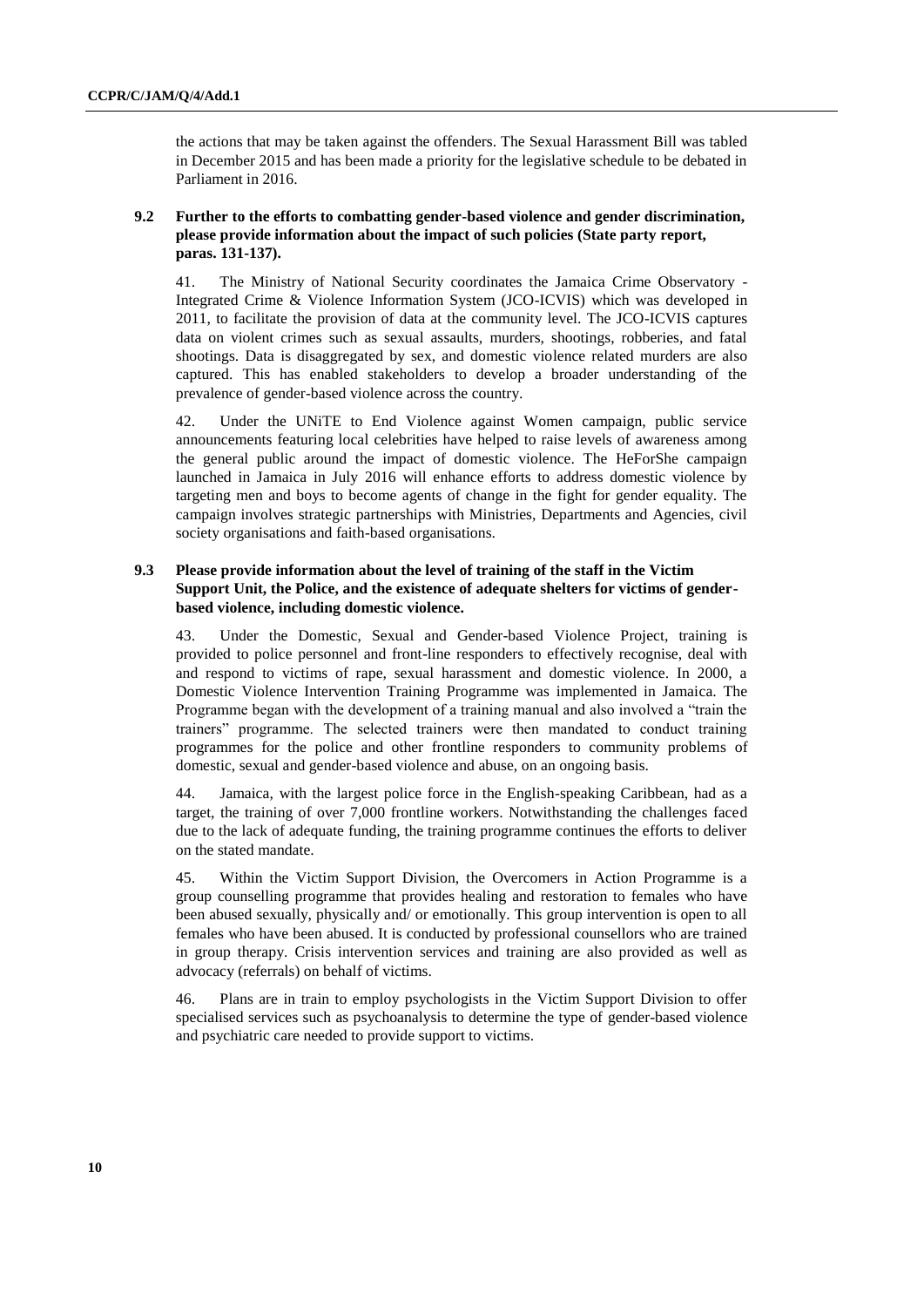#### *Shelters*

47. The Government of Jamaica works along with a number of non-governmental organisations to provide assistance and support to women in abusive relationships. Currently, a non-governmental organisation, Woman Inc., assists with providing shelter for victims of gender-based violence. The Government is committed to the establishment of a minimum of three regional emergency shelters within the next two to three years. Other alternatives will also be explored, such as transitional housing facilities, safe homes, emergency safe spaces, and confidential private accommodation. Inter-ministerial discussions have also commenced for the establishment of a National Shelter Committee to create a robust shelter strategy for victims and survivors of gender-based and other forms of violence.

# **9.4 Please provide information about investigations and prosecutions into cases of violent and deliberate killing of women (femicide/feminicide) and clarify whether such acts are criminalized in the penal code.**

48. In 2015, 116 (or 9.6%) of murder cases involved the killing of women and girls. For the period January 1, 2016 to June 9, 2016, 46 (or 8.9%) of the recorded murders involved females. Of the 116 female murders in 2015, 77 (or 66%) were cleared up by the police and the offenders brought to justice. While these are criminal acts committed against women, there is no evidence of deliberate femicide in Jamaica's context. The Jamaican penal code does not provide for femicide as a distinct crime.

### **Issue 10**

# **10.1 Please provide information about the result of the legislation review in relation to sexual and reproductive rights, maternal mortality and abortion as well as the progress of such a review, if it exists. What steps have been taken to articulate a policy for safe reproductive healthcare services?**

49. Following a Cabinet directive, significant steps have been taken to revise the National HIV/AIDS Policy and develop a comprehensive Sexual and Reproductive Health Policy. Using evidence from a strong island-wide (13 Parishes) stakeholder consultations has strengthened the revision process. A revised National HIV/AIDS Policy is anticipated to further evolve the policy and legal framework for sexual and reproductive health and HIV prevention, treatment and care services and is reflected as one of the main outputs of the Integrated Sexual and Reproductive Health and HIV National Integrated Strategic Plan 2014-2019 (NISP).

50. In 2005, the Abortion Policy Review Advisory Group was established. Among its mandates was the articulation of a policy for the provision of safe reproductive health services in Jamaica with special emphasis on safe abortions. The Abortion Policy Review Advisory Group submitted its final report in 2007 for consideration. After the change in Administration in 2007, the government established a Joint-select Committee of Parliament to review submissions on the Report. A final decision is pending on the recommendations of the Report.

### **10.2 Has the State party considered reviewing and amending, as necessary, the country's abortion laws?**

51. While recognising that permitting abortions is not required for States to be considered as conforming to the Covenant, consideration has been given to reviewing the country's abortion laws. In 2005, at the request of the then Minister of Health, the Abortion Policy Review Advisory Group was established to realise two specific objectives: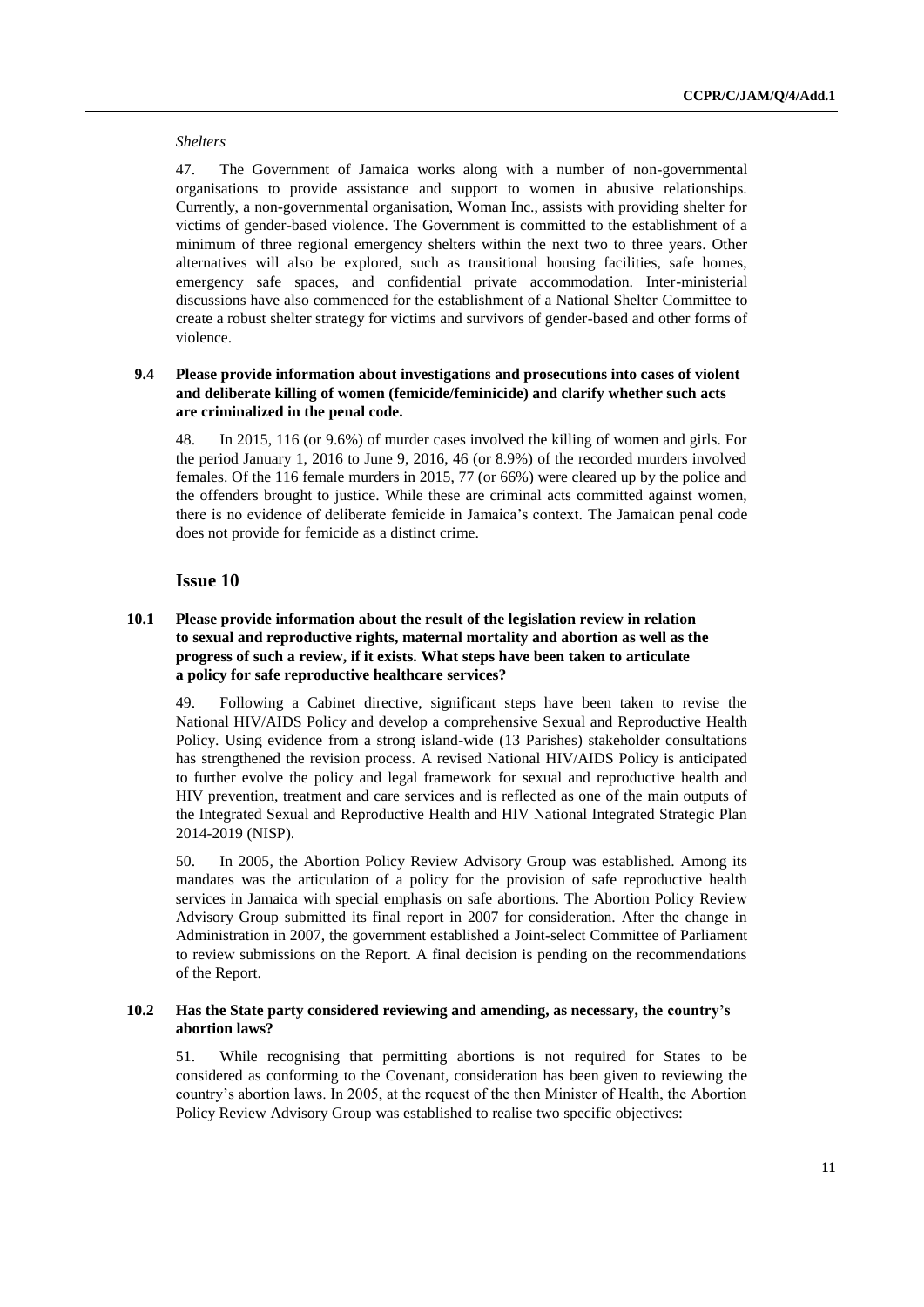- To articulate a policy for the provision of safe reproductive health services in Jamaica with special emphasis on safe abortions.
- To draft recommended amendments to the existing Offences against the Person Act in support of termination of pregnancy for medical and humanitarian reasons, for e.g., statutory rape.

52. As noted in 10.1 above, a final decision is pending on the recommendations of the Report of the Abortion Policy Review Advisory Group.

### **10.3 Please indicate what steps have been taken to ensure that reproductive health services are available and accessible to all women and girls as per previous concluding observations (CCPR/C/JAM/CO/3, para. 14).**

53. The Programme for the Reduction of Maternal and Child Mortality (PROMAC), launched by the Ministry of Health in 2013, is one of the steps taken to improve access of all women and girls to reproductive health services. Through public and civil society collaboration and partnership, improved access by women and girls to reproductive health services is articulated in the objectives of the PROMAC as listed below:

- To reduce the incidence of neonatal deaths due to lack of access to high dependency care;
- To reduce the incidence of maternal deaths due to lack of access to emergency obstetric care;
- To improve the quality of management of high risk pregnancies at both tertiary and primary care levels;
- To improve the population's health seeking behaviour regarding maternal and child health;
- To enhance public awareness and understanding of health care processes and patients' rights and;
- To strengthen the institutional capacity of the Ministry of Health and Regional Health Authorities.

54. PROMAC forms part of a more robust suite of special measures and key national initiatives that have been undertaken in Jamaica. These are outlined below:

- Sectoral plans were developed for health, education, and poverty reduction, among other areas,
- A joint select committee was convened in 2014 to review and make recommendations for the amendment to the Sexual Offences Act. A submission was made regarding immunity for health/social workers in relation to providing access to reproductive health services for minors, as well as revising the age of consent for medical services.
- The National Family Planning Board, with funding from UN Women undertook a 12-month pilot project to improve awareness of HIV and sexual reproductive health of adolescent girls and young women through empowerment and the reduction of gender inequalities.
- For the 2015-2016 period, a Gender Empowerment Pilot Project was implemented by UN Women and the National Family Planning Board, to inspire hope and provide tools to young women and their male partners to assist them in making positive decisions regarding their sexual and reproductive health and avoid repeat pregnancies.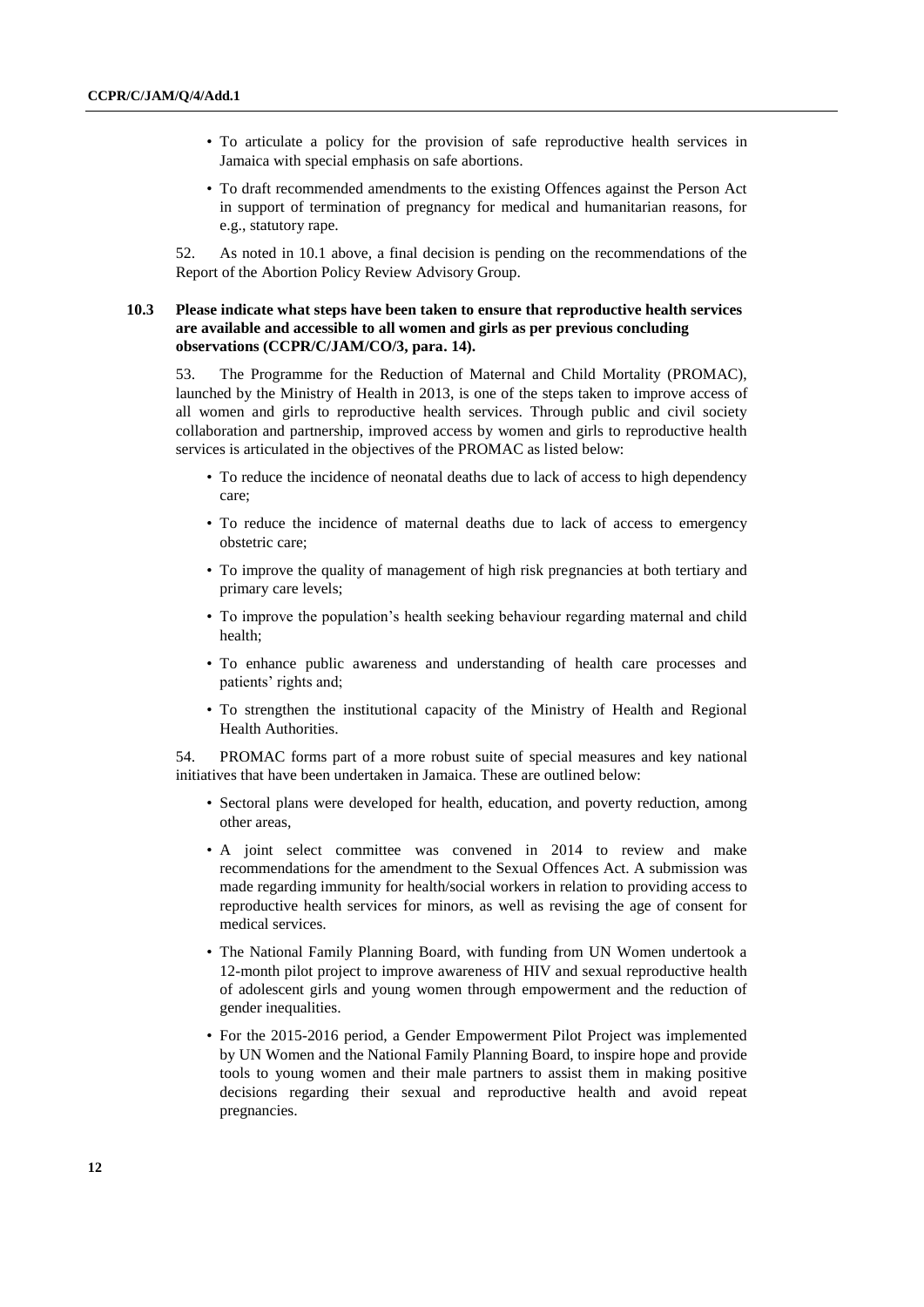- Launch of the Sexual Reproductive Health Unit at the Victoria Jubilee Hospital in 2008 with an adolescent reproductive health clinic to address the care of pregnant adolescents.
- National Strategic Action Plan to Eliminate Gender Based Violence (NSAP-EGBV) (2013). This plan is being revised to include current statistics.
- 55. The establishment of civil society organisations such as:
	- Jamaica Network of Rural Women Producers Provides an opportunity for rural women producers to network. They have also organised training in sexual and reproductive health, addressing HIV and violence against women (VAW).
	- Quality of Citizenship Jamaica (QCJ) Founded in January 2013, it empowers, educates and advocates for lesbian, bisexual women and transgender persons. QCJ does research on issues including health and well-being for the community it serves and works on issues of autonomy, sexual and reproductive health, sexual and physical violence.

56. Three (3) agencies associated with the gender movement in Jamaica, Woman Inc., WMW Jamaica (formerly Women's Media Watch) and Eve for Life includes sensitisation among their service offerings to improve access of all women and girls to reproductive health services. Additionally, the Women's Centre of Jamaica continues to provide support to teenage mothers. Incidentally, Eve for Life targets one of the vulnerable populations of women, those living with HIV and survivors of violence against women. They work with girls mainly, as young as 6 years old, although the target is females  $13 - 24$  years of age.

# **Issue 11**

# **11.1 Please provide information about the mandate and work, including any conclusions or recommendations, of the National Commission of Inquiry, which started its work in 2014, aimed at investigating the circumstances surrounding the State of Emergency of May 2010 related to the incidents in West Kingston/Tivoli Gardens.**

57. After Cabinet received the Public Defender's Interim Report, it accepted his recommendation that there be a Commission of Enquiry into the events in Western Kingston of May 2010. The Commission was mandated to, *inter alia*, determine whether atrocities were committed by members of the security forces in their quest to capture Tivoli Gardens strongman, Christopher "Dudus" Coke, who was wanted by the US government; (ii) whether, and under what circumstances, state officials and law enforcement officers came under gunfire attacks during May 2010 in incidents connected to the attempts by law enforcement officers of Jamaica to arrest Coke and (iii) whether individuals in the Tivoli Gardens Community were especially armed to repel any law enforcement effort to capture him.

58. The Commission served as a forum for aggrieved individuals to recount their experiences to the nation. The Enquiry also provided a platform for demonstrating the accountability of the security forces. A third outcome of the Enquiry is that it was a mechanism for trying to resolve grievances against the State and contributing to the delivery of justice in Jamaica.

59. In its report, submitted to the Governor-General in early June 2016, the Commission made a number of recommendations, among which are the following:

• The Government should apologise to aggrieved residents and examine compensation issues.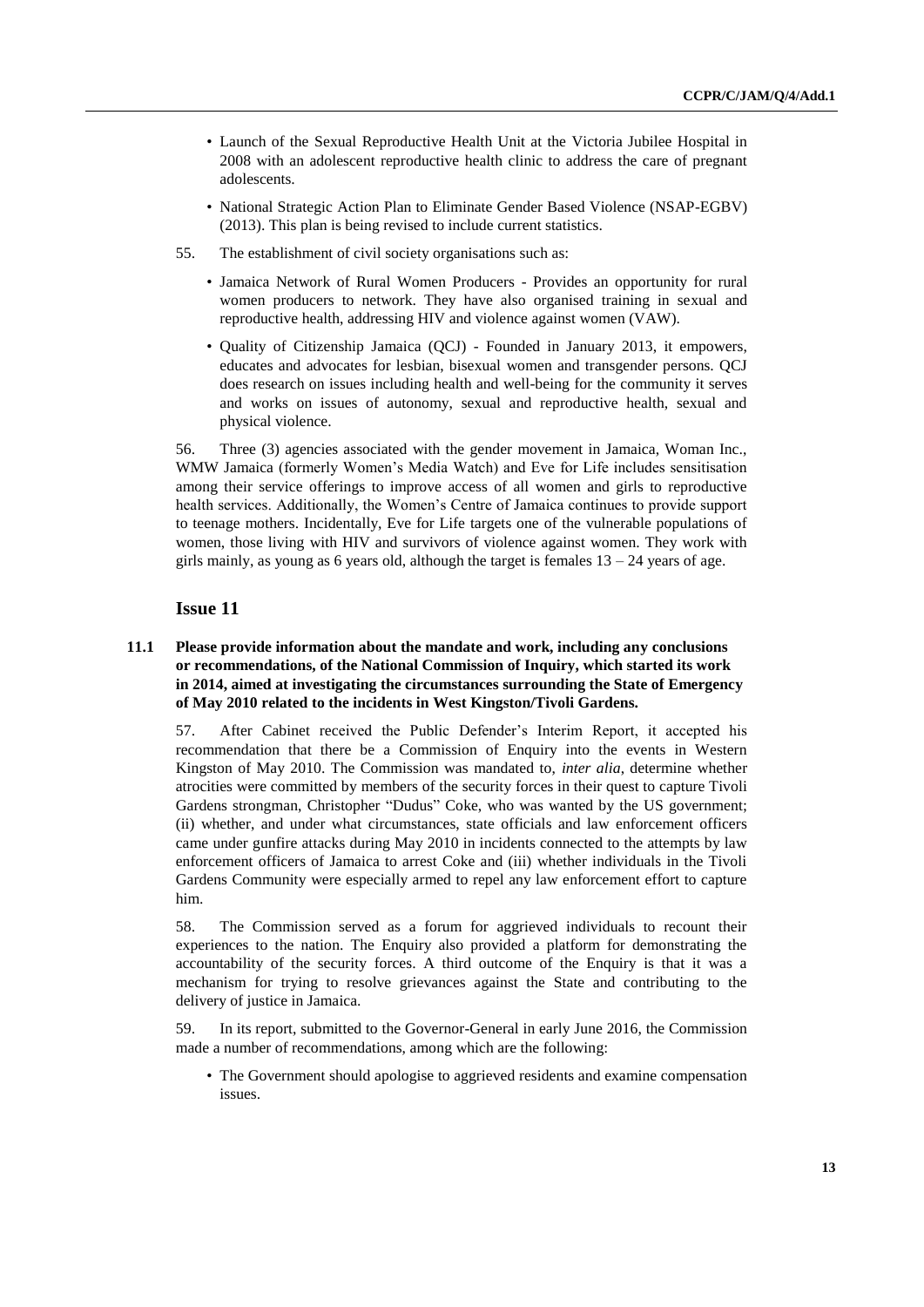• Criminal investigations should be opened in a number of fatal shootings during the security forces operations in West Kingston as instances of extra-judicial killings and police excesses were discovered.

60. At the same time, the Commission ruled on the possibility that Coke had been tipped off about his possible arrest in advance giving him time to fortify his enclave and ruling out the likelihood of a soft detention. It noted that there was also time for supporters of Coke to mobilise their own forces against the legitimate security forces, adding that such fortification of a residential community in a Commonwealth State is unprecedented.

61. The Commission also remarked on the alarming nature of the deteriorating security situation in West Kingston prior to the police operation, adding that it required urgent counter measures given that the rule of law and the security of the State were under serious threat. Additionally, the Commission expressed concern about the death of members of the security forces during the operations and other attacks on security personnel and police units and infrastructure.

62. In response to the findings of the Commission, the Jamaica Defence Force and the Jamaica Constabulary Force have undertaken to review the conduct of their members during the operations. In fact, the JCF pledged to set up an Independent Administrative Review Panel to examine the conduct of each of the officers named and is also in the process of seeking donor aid to fund a comprehensive review and redrafting of its Human Rights, Use of Force and Firearms Policies.

63. The entire report and its recommendations are currently being considered by a subcommittee of Cabinet. To date, a decision has been taken for the Government to offer an apology to the people of West Kingston in keeping with the recommendations of the Commission. A compensation committee is also to be established in short order.

### **11.2 Please indicate any steps taken to dismantle the 'garrison' structures with a view to improving the security situation.**

64. In keeping with its philosophy of Community Based Policing, the JCF continues to promote police-community partnerships to address crime and violence in 'garrison' communities. Since 2014, the JCF has undertaken island-wide implementation of Proximity Policing both as a philosophy and an operational strategy, aimed at having the police embedded in these volatile communities and thus improving their response to citizens' needs.

65. The policy has also seen the placement of police posts in these troubled communities; dedicated foot patrols and static presence; and the deployment of mobile patrols in small defined geographical space or 'hot spots' which puts the patrol in easy reach of citizens who may require the services of the police. Proximity policing also acts as deterrent to offenders and signals a commitment by the police to protect vulnerable members of the community.

66. The report of the West Kingston Commission of Enquiry has recommended dismantling of garrisons, a consideration which is being reviewed by an Ad Hoc Committee of the Cabinet.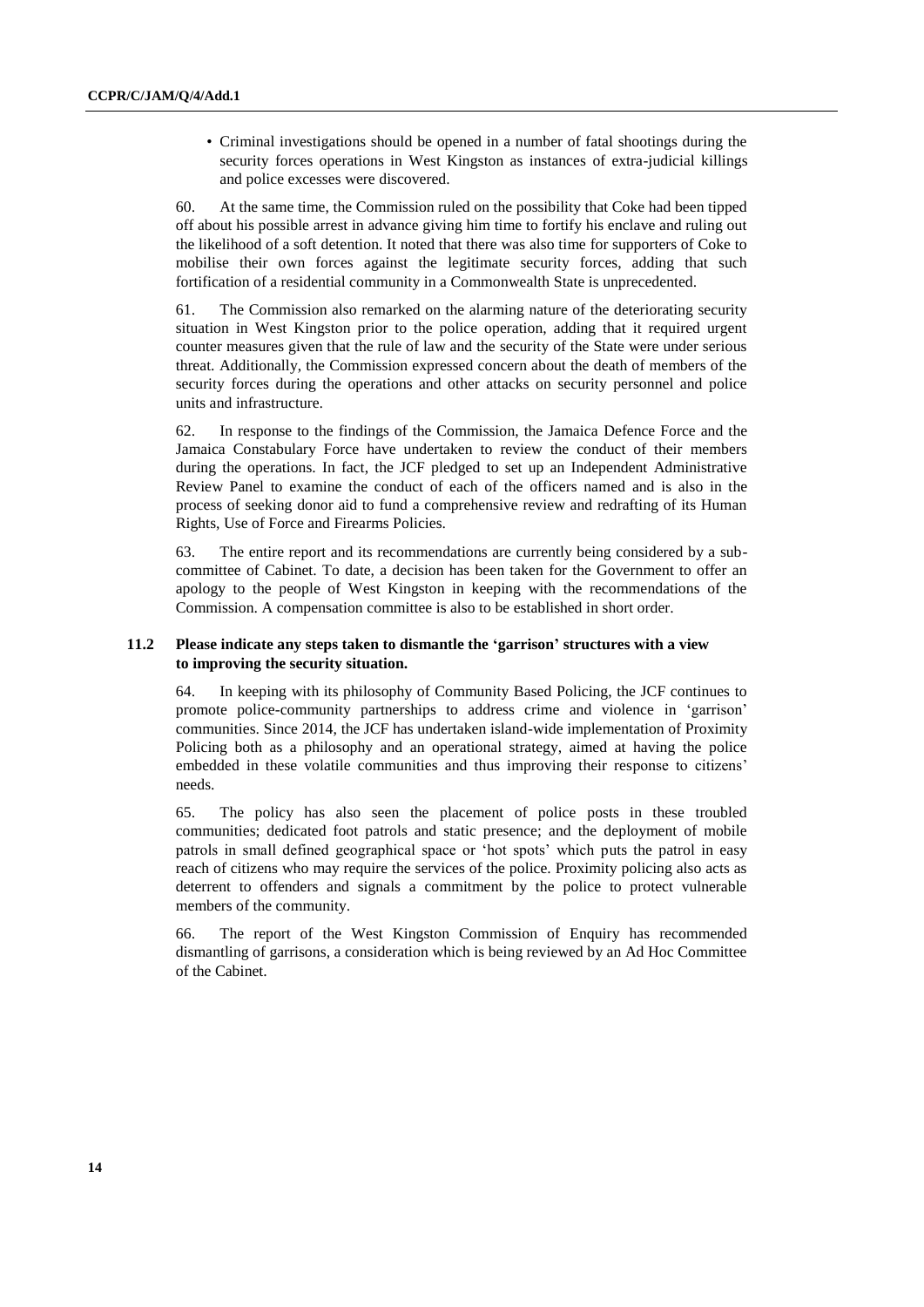# **12.1 Please also provide information about the level of resources allocated to, and the mandate of, the Independent Commission of Investigations (INDECOM) set up with a view to carrying out independent and effective investigations into alleged cases of extrajudicial killings and assaults by law enforcement personnel.**

67. INDECOM was established in 2010, with a mandate to investigate actions by agents of the state, including the police, Jamaica Defence Force soldiers, and correctional officers, which result in the death, abuse of rights, or injury to persons. The Commission has a budget of approximately J\$300 million, which is mostly consumed by salaries and operational expenses.

### **12.2 Please provide information about the outcome of its work.**

68. INDECOM has played an invaluable role in reducing cases of extrajudicial killings and police excesses. In 2015, 98 police killings were recorded. This represents a 16-year low and is 15 percent less than the 129 recorded in 2014, and 42 per cent less than the 258 recorded in 2013.

# **12.3 Please provide information about the status of the review by the Joint Select Committee of Parliament in 2015 of the Independent Commission of Investigations Act.**

69. Arising from the report of the Joint Select Committee, a submission has been made to Cabinet with recommendations to amend the Independent Commission of Investigations Act. The amendment will seek to establish a non-executive oversight board to help INDECOM manage its corporate affairs. The Committee agreed, however, that the oversight body should not interfere with the daily operations of INDECOM.

# **Issue 13**

### **13.1 Please provide information about the results of the measures taken to improve the treatment of persons deprived of liberty, in particular steps taken to lower overcrowding in places of detention.**

70. Acts of torture are forbidden by law and if reported or detected, are investigated with a view to laying criminal or departmental charges against members of the Jamaica Constabulary Force, in particular.

71. To reduce over-crowding in police lock-ups, the JCF is making a strong effort to place offenders promptly before the courts and where applicable, bail is offered or recommended.

72. The Department of Correctional Services (DCS) has intensified the Reclassification initiative as one of its strategies to enhance the rehabilitation process and reduce overcrowding in the two (2) maximum security facilities. Accordingly, a number of inmates are being reclassified and transferred from higher security correctional centres to lower security centres. In 2015, a total of Eight Hundred and Twenty-Four (824) inmates were reclassified.

73. Further, the Government is in the process of expanding the low and medium security correctional facilities as another strategy to reduce overcrowding. Accordingly, a new block to house Three Hundred and Fifty (350) inmates was constructed at Tamarind Farm Adult Correctional Centre. This will create additional housing for reclassified inmates.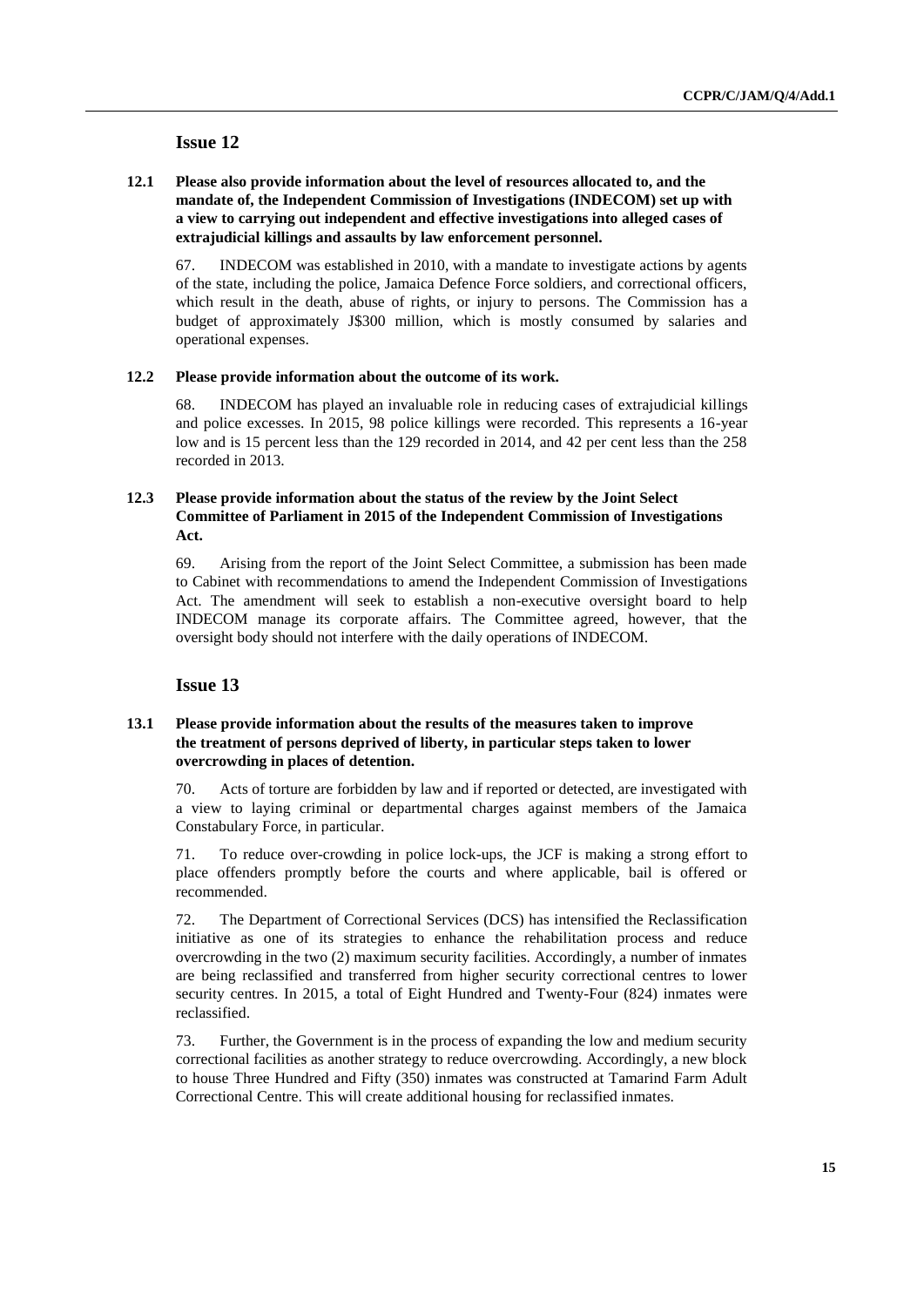### **13.2 Please provide information about the outcome of the review of the detention system carried out by the Sub-committee which has been led by the Ministry of National Security and Justice (State party report, para. 161).**

74. Releasing its report in April 2015, the Subcommittee recommended that mandatory bail be granted to people detained for several offences, including possession of up to half-a-pound of marijuana. The Subcommittee also proposed that a system of cautions be introduced, as well as greater use of non-custodial sentencing options. In order to address the recommendations, the Minister of Justice appointed a committee to review same.

### **13.3 Please provide information about the implementation of the measures outlined in the Administration Policy for Persons Deprived of Liberty.**

75. As at August 11, 2016, the incarcerated population stood at Three Thousand Four Hundred and Fifteen (3,415) adult males, One Hundred and Forty (140) adult females, One Hundred and Seventy-four (174) boys and Forty One (41) girls.

Below is information on the implementation of various areas of the Policy:

#### *Suicide and Self-Harm*

76. Since March 2013, Correctional Officers and civilian staff working with inmates and children within the institutions have been benefitting from training in the management of suicide/self-harm prevention. Upon admission, inmates and children are interviewed using the suicide/self-harm tool in keeping with the Standard Operational Procedures as it relates to inmates/children Self Harm and Suicide Management/Prevention as outlined in the Staff Handbook.

77. Since the implementation of the Administration Policy for Persons Deprived of their Liberty, the DCS has established a Suicide/Self Harm Monitoring Facility at the Rio Cobre Juvenile Correctional Centre which became operational in January 2016. The facility accommodates boys on correctional orders who manifest suicidal tendencies and are deemed to be at risk of suicide/self-harm.

#### *Unfit to Plead*

78. The DCS has embarked on a collaboration programme to assist the mentally ill/ unfit to plead inmates some of whom have been languishing in the institutions for many years. As at August 11, 2016 the number of unfit to plead inmates stood at One Hundred and Eight (108). The DCS, in collaboration with the Legal Aid Council, is in the process of having the unfit to plead cases reopened and placed before the Court. The DCS also submits on a monthly basis the list of unfit to plead inmates who remain in custody.

#### *Procedures Concerning Special Categories of Persons Deprived of Their Liberty*

### Children in Conflict with the Law

79. The DCS continues to promote the dignity and worth of the children in its care in keeping with Article 40 of the UN Convention on the Rights of the Child. Children on remand are separated from convicted children; as well as males from females. Since 2014, the DCS ceased housing children in adult facilities and remains committed to maintaining this practice.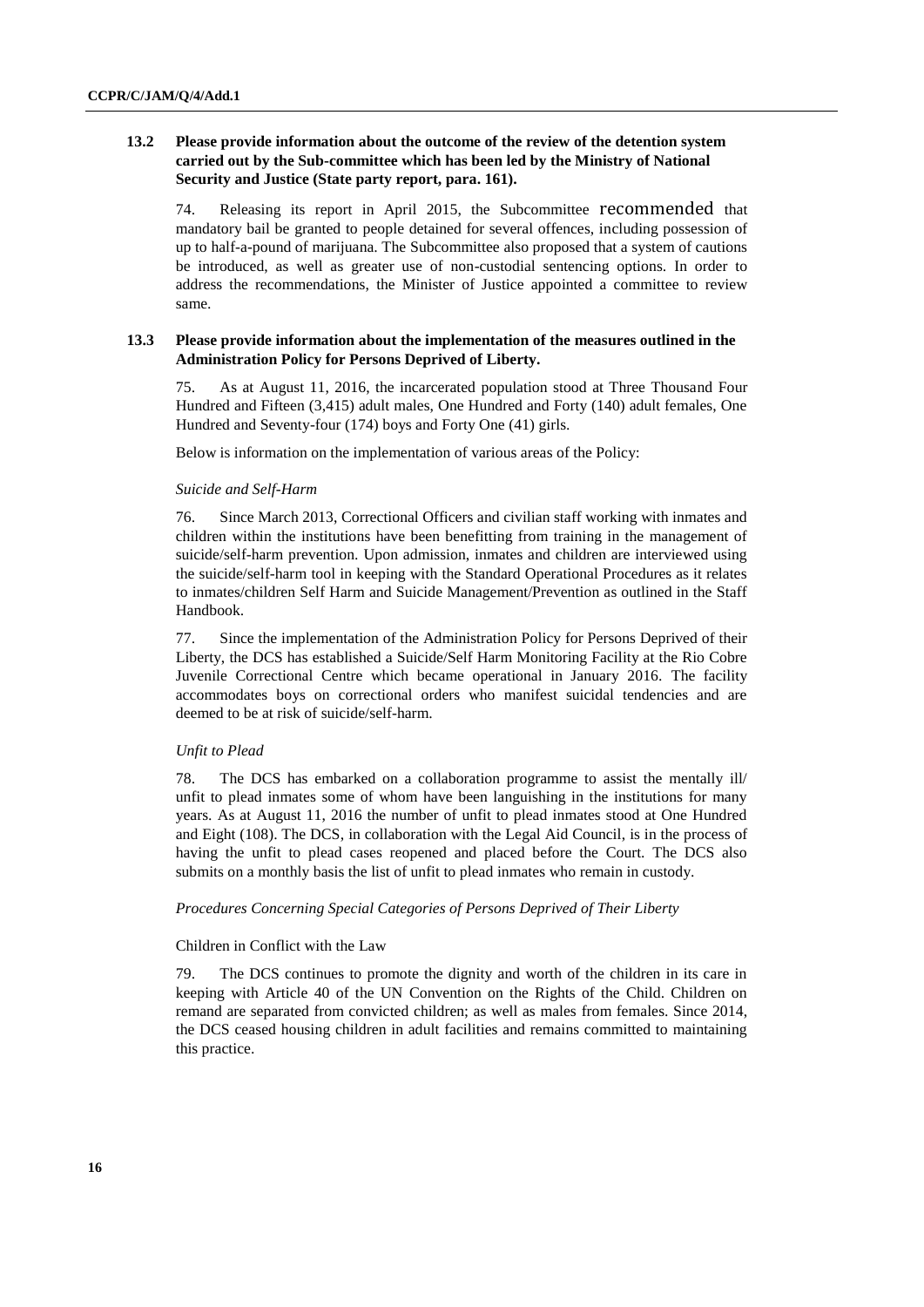#### Children on Correctional Orders

80. Upon admission all information relevant to each child is recorded. Parents/guardians are notified. Children are risk assessed to determine their particular needs. Medical and psychological assessments are done; and a case management system developed for each child inclusive of a treatment plan for rehabilitation. All children are engaged in a menu of academic/vocational programmes, life skills training as well as recreational activities all geared towards equipping each child with the requisite skills and attitudes to become productive law abiding citizens.

81. South Camp Juvenile Correctional and Remand Centre for girls, in particular, has a diverse programme of rehabilitation activities to include yoga and performing arts. Emphasis is placed on psycho-social interventions especially for children who are victims of sexual abuse, abandonment and other traumatic experiences. Pregnant girls are exposed to prenatal and postnatal treatment, and their babies are given special care.

#### *Infirm and Disabled Inmates Deprived of Liberty*

82. Infirm inmates and those with disabilities are placed within the medical areas of the major adult institutions. Specially trained Correctional Officers and Medical Orderlies supervise this category of inmates. There are approximately One Hundred (100) Medical Orderlies, some of whom have been trained as physician assistants at the University of the West Indies, Mona Campus.

#### *Attorney's Visit to Persons Deprived of Liberty*

83. The DCS makes provision for Attorneys-at-Law to visit their clients in view but out of earshot of the Correctional Officers.

#### *Infrastructure Expansion to Improve the Conditions of those Deprived of Liberty*

84. A new block to house Three Hundred and Four inmates (304) is being constructed at one (1) of the medium security facilities for men. The facility is near completion and will house medium risk inmates in an environment more conducive for rehabilitation.

85. Further, construction and retrofitting works are being carried out at the South Camp Facility to allow for the relocation of the inmates and staff from Fort Augusta Adult Correctional Centre for women to a separate part of the South Camp Facility.

# **13.4 Please also provide further information about the use of alternative non-custodial sentences used to alleviate the problem of overcrowding in prisons (State party report, para. 172)**

86. Concerted efforts are being made by the Probation Department within the Department of Correctional Services (DCS) to recommend to the Courts, community based orders, as a sentencing option for offenders. Hence, reducing the number of offenders deprived of liberty.

| 87.   | Below are statistics on Non-Custodial Orders issued between January and December |  |
|-------|----------------------------------------------------------------------------------|--|
| 2015: |                                                                                  |  |

| Order                               | Number |
|-------------------------------------|--------|
| <b>Probation Order</b>              | 1272   |
| Supervision Order                   | 36     |
| <b>Community Service Order</b>      | 563    |
| Suspended Sentence with Supervision | 290    |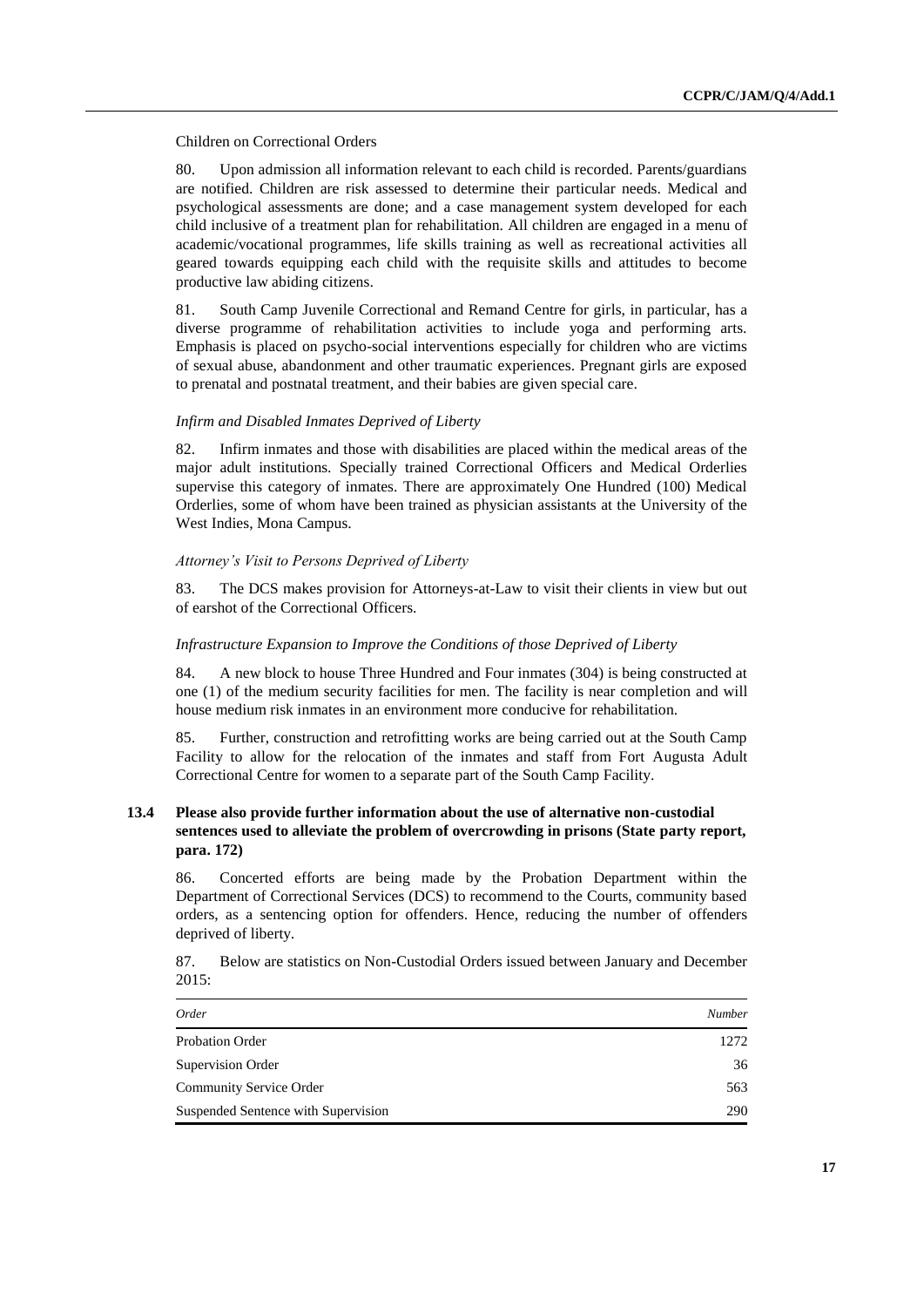| Order                                  | Number         |
|----------------------------------------|----------------|
| Parole                                 | 101            |
| Licence                                | $\overline{4}$ |
| <b>Aftercare Statutory Supervision</b> | $\overline{2}$ |
| <b>Voluntary Supervision</b>           | 107            |
| <b>Total</b>                           | 2375           |

# **14.1 Please indicate the number of cases successfully brought before the Courts under antitorture provisions in domestic law such as those within the Constitutional framework, and steps taken to define torture as a separate offence in the criminal legislation to comply with article 7 of the Covenant.**

88. There is no legislation or common law provision in Jamaica that governs torture as a separate or distinct offence. There are however provisions under the Offences against the Person Act for the prosecution of offences such as assault, occasioning bodily harm, wounding with intent, shooting with intent, unlawful wounding, inflicting grievous bodily harm, and causing grievous bodily harm with intent.

# **14.2 Please also provide information about any results stemming from the implementation of the Memorandum of Understanding (MOU) between the Office of the Public Defender and the Jamaica Constabulary Force which sets out a framework to reduce some of the delays of constitutional breaches by members of the Jamaica Constabulary Force (JCF).**

89. At present, there is no formal Memorandum of Understanding (MOU) between the Office of the Public Defender and the JCF. However, on September 12, 2014, by way of a letter to the Public Defender from the Commissioner of Police, an arrangement was put in place whereby liaison officers were appointed at the various Area Headquarters within the JCF, to whom the officers within the Office of the Public Defender could direct their queries. This arrangement remains in place currently.

90. The Director of Investigations at the Office of the Public Defender (OPD) has reported significant improvement in communication between the OPD and the JCF due to the liaison officers as well as improved responsiveness on the part of the JCF to queries and requests made by the ODP. The OPD is reporting the current situation to be notably different from what existed a few years ago, which was plagued with numerous delays.

# **Issue 15**

# **15.1 Please provide information about the number of persons currently on death row as well as details of their sentences.**

91. As at 13 June 2016, there was only one (1) inmate on death row. However, the inmate has been on death row for approximately five (5) years and as such, it is expected that his sentence will be automatically commuted to life imprisonment, consistent with the ruling in the Pratt and Morgan case (1994). The effect of this case is that individuals who have spent more than five years on death row cannot be executed.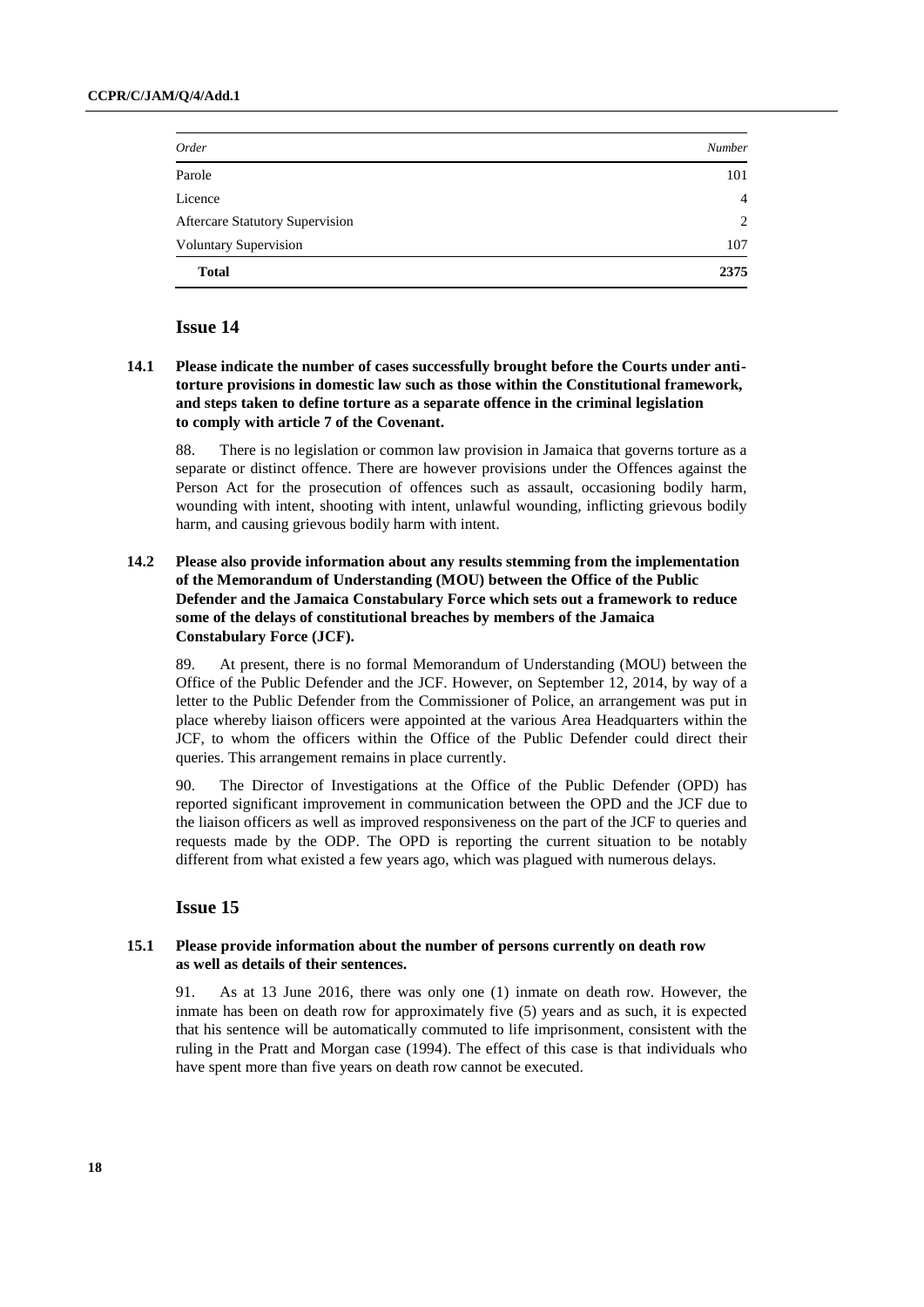#### **15.2 Please respond to reports that the conditions of those on death row remain inhumane.**

92. While Jamaica admittedly has a challenge with overcrowded and outdated prison facilities, efforts are underway to continually improve the conditions under which all inmates are kept.

### **15.3 Please provide details on any procedures for commuting sentences from death row to life terms for persons already sentenced. Please also provide information about any steps taken to ratify the Second Optional Protocol to the Covenant.**

93. In the Pratt and Morgan case referred to in 15.1 above, the Privy Council ruled that in any case in which execution takes place more than five years after sentence, there will be strong grounds for believing that the delay is such as to constitute "inhuman or degrading treatment" and therefore unconstitutional. The effect of this case is that individuals who have spent more than five years on death row generally have their sentences commuted automatically.

94. As it relates to the Second Optional Protocol to the Covenant, Jamaica is not considering ratification at this time.

# **Issue 16**

### **16.1 Please provide information about the results of the work of the National Rapporteur on Human Trafficking since its establishment in March 2015.**

95. The Office of the National Rapporteur on Trafficking in Persons (ONRTIP) currently has a staff complement of two (2): the National Rapporteur and the Human Trafficking Officer. On January 04, 2016, the ONRTIP engaged the services of a Human Trafficking Officer who assists the National Rapporteur with information gathering and research initiatives, and analysis, among other tasks.

96. The ONRTIP, despite its limited resources has embarked on a number of activities geared at developing a better understanding of the sphere of activity surrounding the issue of trafficking in persons in Jamaica. These activities range from attending human trafficking-driven raids/operations to meeting with various stakeholders in the fight against trafficking in persons and training sessions.

97. The ONRTIP also conducted a number of interviews with key government stakeholders in the fight against trafficking in persons, such as the Jamaica Constabulary Force, Child Development Agency, and the Passport and Immigration Agency. The purpose of such interviews was to gain an understanding of the different roles and functions of such entities as it relates to anti-trafficking in persons initiatives as well as the challenges being faced in this regard, with a view to make recommendations for improvement and greater effectiveness.

98. The Office also prepared its first annual report. This report focused primarily on a survey of the state of affairs with respect to human trafficking and current efforts being made to tackle it for the period January 1, 2015 –December 31, 2015. The report also reviewed local research and their findings in relation to the scale of human trafficking in Jamaica and made recommendations to bolster Jamaica's efforts to combat trafficking in persons.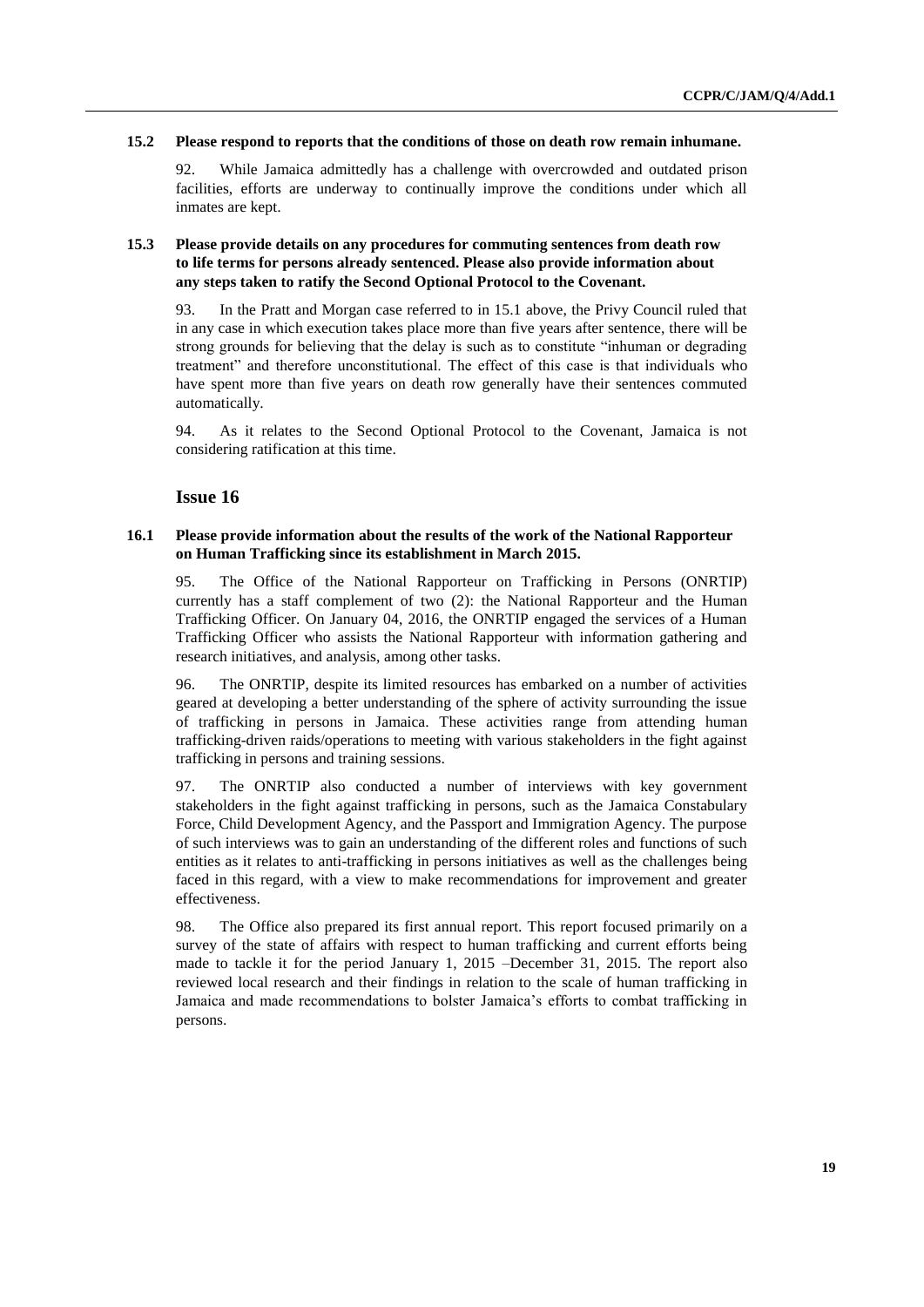# **16.2 Please indicate the number of persons that have been prosecuted for trafficking of persons under the Trafficking in Persons (Prevention, Suppression and Punishment) Act (2007).**

99. For the period April 2015 – March 2016, thirty (30) TIP-related investigations were launched in Jamaica. Since the enactment of the Trafficking in Persons (Prevention, Suppression and Punishment) Act in 2007, four (4) human traffickers have been convicted, the latest two being in June 2016. Three (3) other human-trafficking cases, involving five accused persons, are currently before the Home Circuit Court. In 2015, the government prosecuted nine (9) trafficking cases against 14 alleged traffickers.

100. In total, fourteen (14) persons have been prosecuted under the Act since 2007.

### **16.3 Please provide information on how victims of trafficking who may be in need of international protection are provided with an opportunity to seek asylum and enjoy the corresponding rights and services.**

101. Victims of trafficking are not wont to pursue asylum. Residency requests can, however, be accommodated under the Trafficking In Persons (Prevention, Suppression and Punishment) Act 2007, which provides for an immigration regime that allows non-national victims to be granted authorisation to stay in Jamaica for a period of time. A Standard Operating Procedure for the Granting of Temporary Immigration Status to Trafficking in Persons Victims has been developed to facilitate a seamless immigration process for victims. The Standard Operating Procedure is part of a Victim Protection Protocol, which has established guidelines for the protection of both national and non-national victims of trafficking.

# **Issue 17**

# **17.1 Please provide information about the impact of the efforts made to implement the Government's 'justice reform agenda' that aims at addressing the reported case backlog, the reform of the justice system (including its resource constraints) as well as the enhancement of access to an effective legal remedy (State party report, paras. 173-178).**

102. A number of justice reform measures have been undertaken by the Ministry of Justice in recent times. These include the amendment to the Evidence legislation, Jury Act, enactment of Committal Proceedings, Criminal Justice Administration Act, Criminal Justice Plea Negotiations Act, etc. Reform of the justice system, including efforts to reduce case backlog, is ongoing, and is given specialised attention by the Justice Reform Implementation Unit of the Ministry of Justice. A statistician has been employed in the Courts to collect, quantify and analyse the data from the Courts and to prepare an accurate data capture mechanism to measure the distinction between the current caseload, and those cases that have been before the Courts for longer than is reasonable. He will also ensure that regular and accurate reports on Court statistics are provided.

103. The removal of certain offences from the remit of the Court through the amendment to the Dangerous Drugs Act, has seen a 72% reduction in the number of new marijuana offences from 8,284 in 2014 to 2,285 in 2015. Additionally, the amendment to the Criminal Records (Rehabilitation of Offenders) Act saw a total of 71 offenders being qualified to have their offences automatically expunged.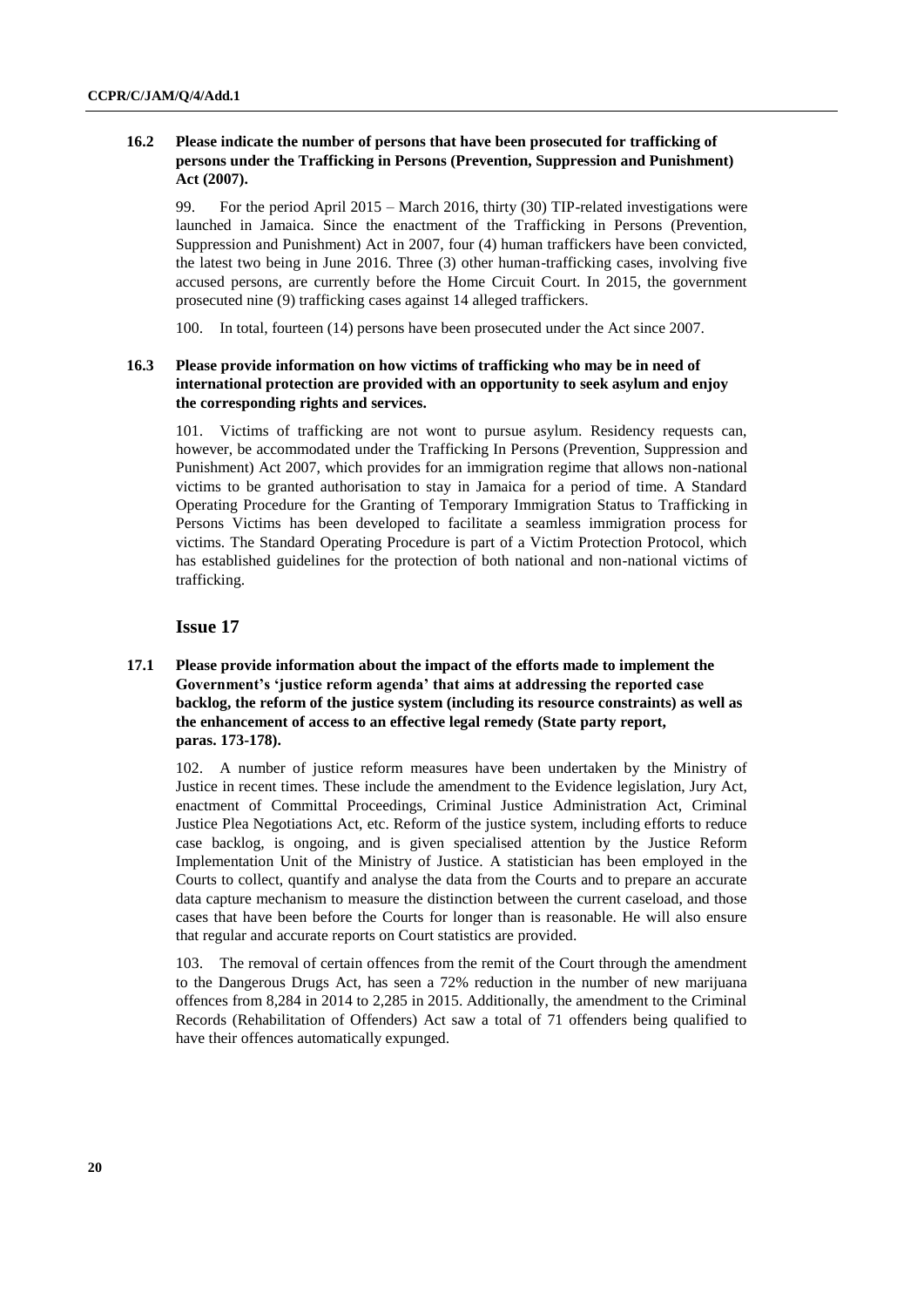# **17.2 To what extent have the projects and pilot programmes and provision of pro-bono legal services had a positive effect on the enhancement of speedy and fair trials? Please provide information on steps to amend the Legal Aid Act.**

104. The Legal Aid Clinic has taken on a number of highly publicised homicide cases, where public sentiment against the defendants has been high. This has helped to enhance access of these individuals to a fair trial, especially as lawyers assigned to such cases must have at a minimum, ten years seniority. As the demands for legal representation are great, the provision of legal aid and *pro bono* services has helped to make justice more accessible, especially to persons from poor backgrounds, and more persons are guaranteed a fair trial. Additionally, the Government has amended the tariffs and fees applicable to legal aid attorneys. This is expected to impact the willingness of attorneys to offer their services to the Legal Aid Clinic.

105. The Government of Jamaica is in the process of reviewing the Legal Aid Act to provide for the assignment of legal aid attorneys to all categories of defendants. Currently, assistance is not provided to persons charged with money laundering and drug trafficking offences. The Amended Act will seek to remedy this. The relevant Department of the Ministry of Justice is in the process of resubmitting the proposed amendments for the review of the current Minister, in order to ensure that the proposed amendments align with the policy direction of the new political administration.

# **Issue 18**

**Please provide information about the number of inquests made by the Coroner's Court in addressing issues of excessive use of force by law enforcement personnel and specify the number of prosecutions carried out by the Director of Public Prosecutions concerning extrajudicial killings since the previous consideration by the Committee in 2011.** 

106. The Court's sole special coroner is generally handling 300-400 cases at any given time. Nonetheless, the disposal rate of the Coroner's Court by way of public inquest is approximately thirty cases per year. Despite the sharp fall in extrajudicial killings mentioned above, the number of cases to be addressed has exceeded the capacity of the Coroner's Court to ensure timely processing.

107. The number of fatalities in 2015 is 15 per cent less than the 129 police killings recorded in 2014 and 42 per cent less than the 258 recorded in 2013. As at end (August) 2015, there were just under 100 officers before the courts on various charges.

# **Issue 19**

# **19.1 Further to the current review and revision of the Child Care and Protection Act (CCPA) (State party report, para. 182), please provide information about the timeframe for its amendment, in particular its paragraph 24, which would remove the possibility of incarcerating a child on the basis of beyond parental control.**

The proposal for the amendment of the Child Care and Protection Act (CCPA) is currently under review. The next step is to make a submission to Cabinet for approval of the amendments for enactment. It is anticipated that the amendments to the CCPA will be completed during the 2016/17 fiscal period, which would include the amendments to Section 24 that would remove the possibility of a child being incarcerated for being beyond parental control.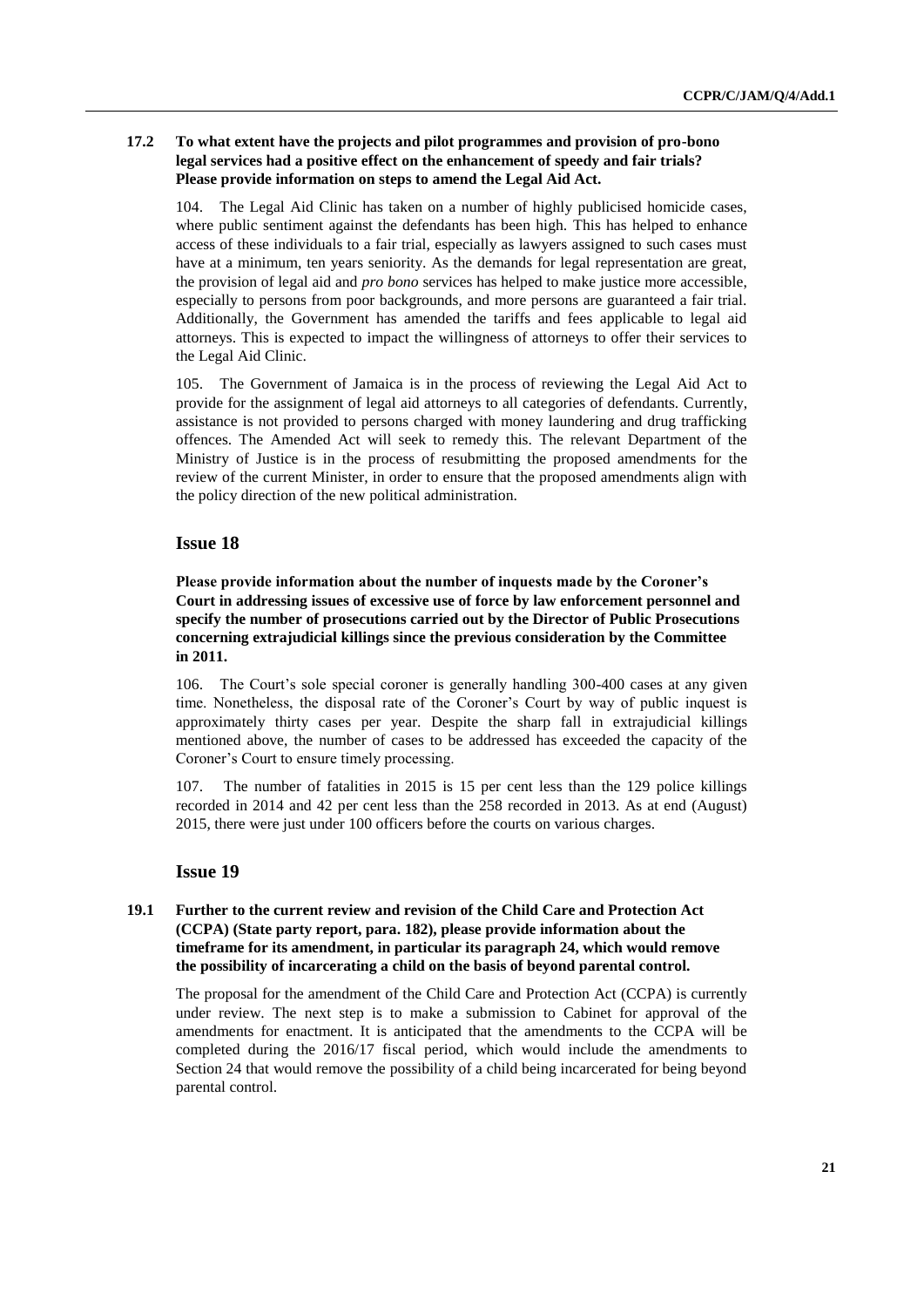### **19.2 Please provide information about the number of persons that have been issued correctional orders under CCPA paragraph 24 over the past two years.**

108. The number of children receiving Correctional Orders under the CCPA paragraph 24 which refers to Uncontrollable Behaviour has been significantly reduced. Currently, only three (3) children are serving such order, one (1) at South Camp Juvenile Correctional and Remand Centre (SCJCRC) for girls and two (2) at Rio Cobre Juvenile Correctional Centre (RCJCC) for boys. A total of six (6) children were placed on Correctional Orders for Uncontrollable Behaviour over the past two (2) years.

# **Issue 20**

# **20.1 Please provide information about steps that have been introduced to remove minors from police lock-ups and to provide alternative arrangements to detention in line with the Covenant.**

109. In general, children are not kept in police lock-ups except in extreme cases, and only as a last resort, for the minimum period necessary. In such instances and as approved or directed by the Child Development Agency (CDA), children are kept exclusively at designated police facilities consistent with its Child Interaction Policy and Procedures (CIPP) which was developed in November 2015.

110. Information communicated by the Department of Correctional Services (DCS) reveals that all the children who were previously being housed at Adult Correctional and Remand Centres within the DCS have been transferred to Correctional/Remand Centres specifically designated for children.

111. Additionally, the Courts have significantly reduced the numbers of Correctional Orders that are given to children who come in conflict with the law. In previous years, a number of children were given Correctional Orders, mostly for uncontrollable behaviour. However, as mentioned under Paragraph 19, there has been a decrease in the number of such orders, which has significantly reduced the juvenile population.

112. The Child Development Agency continues to work with the Jamaica Constabulary Force in overseeing children held in lockups, examining the conditions under which they are being held and taking steps to ensure that provisions of detention as outlined in the CCPA are being adhered to. Where a child who is deemed as being in need of care and protection is found to be held at the police station, the CDA is generally contacted by the police to assist with placement of that child in a child care facility. Also, if the CDA Officers identify such a child on their visits to the police stations, arrangements are promptly made for his/her removal to a child care facility.

### **20.2 Please provide disaggregated data on the number of children detained in police lockups.**

113. As at June 12, 2016, there were nine (9) children in the custody of the police islandwide. All nine children were male. The data shows the following:

- 114. Voluntary Supervision A breakdown of the children in custody by age shows:
	- Two (2) 17-year olds;
	- Two (2) 16-year olds;
	- Four (4) 15-year olds; and
	- One (1) 14-year old.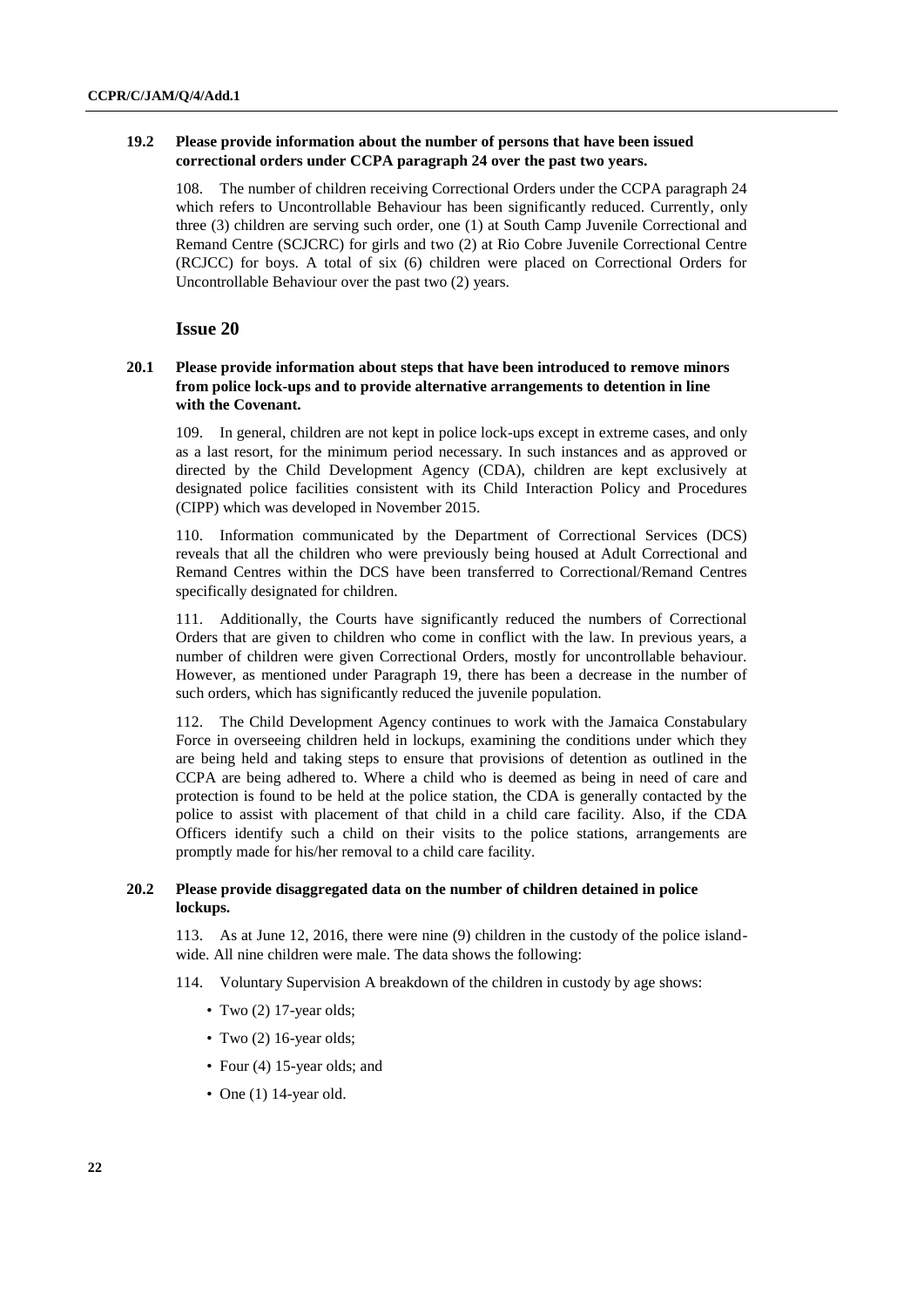### **20.3 Please provide information about the status of the Child Diversion Policy and its implementation.**

115. The Child Diversion Policy was published in February 2015 and adopted in May of that same year. The development of the Policy is part of the overall justice reformation project, and its aim is to provide an alternate means of addressing issues relating to children between the ages of 12-17, who by their actions, have to come before the formal criminal justice system. The goal is to increase the use of diversionary mechanisms that protect the rights of children consistent with international legal instruments and protocols for the treatment, rehabilitation and reintegration of child offenders, and the prevention of reoffending. A Child Diversion Bill is being drafted in furtherance of the Policy. This Bill seeks to create the legislative framework for diverting children found to be in conflict with the law and provides for diversion options. It further seeks to amend several existing pieces of legislation such as the Child Care and Protection Act, and the Corrections Act in order to align the provisions contained therein referencing children with the child diversion measures.

116. The Bill is still in the drafting stage; but in the interim, steps are being taken to effectively carry out the terms of the Policy and its implementation. The EU has provided financing assistance to support the implementation of the Policy, and pursuant to that, there are certain indicator objectives to be met in order to satisfy the funding criteria and access the related funds.

# **Issue 21**

# **21.1 Please provide information about the framework for implementation of the recommendations of the Keating Report on reform of children's homes and places of safety which have not yet been implemented but have been earmarked for future implementation (State party report, para. 179).**

117. The Government has made strides in addressing all relevant recommendations advanced in the Keating Report. The Child Development Agency is currently implementing Phase II of III of its child case management system which is designed to bring well-needed automation of the child protection sector. This system will allow for electronic interfacing with other stakeholders operating in the child protection sector and is aimed at drastically improving the decision-making outcomes for children and will enhance capacity to measure outcomes.

118. The Ministry of Education, Youth and Information with the support of the Child Development Agency will be carrying out an extensive review of the residential child care facilities. This review is directed at the overall improvement of the child care residential sector for children in need of care and protection. It will identify areas for modernisation and determine the type of support that is needed for the residential child protection sector to be in a better position to improve the outcomes for a well-looked-after child.

# **21.2 Please also provide information on the steps taken to compensate all the families of the victims of the fire at the Armadale Juvenile Correctional Centre. In this respect, please provide details as to the number of cases for which the Government has accepted liability (State party report, para. 186).**

119. The Government has indicated formally that it has accepted liability for all the former wards who were housed in the Dormitory that caught fire in May 2009. All the deceased wards were in that Dormitory, and so by extension, the Government has accepted liability for their demise.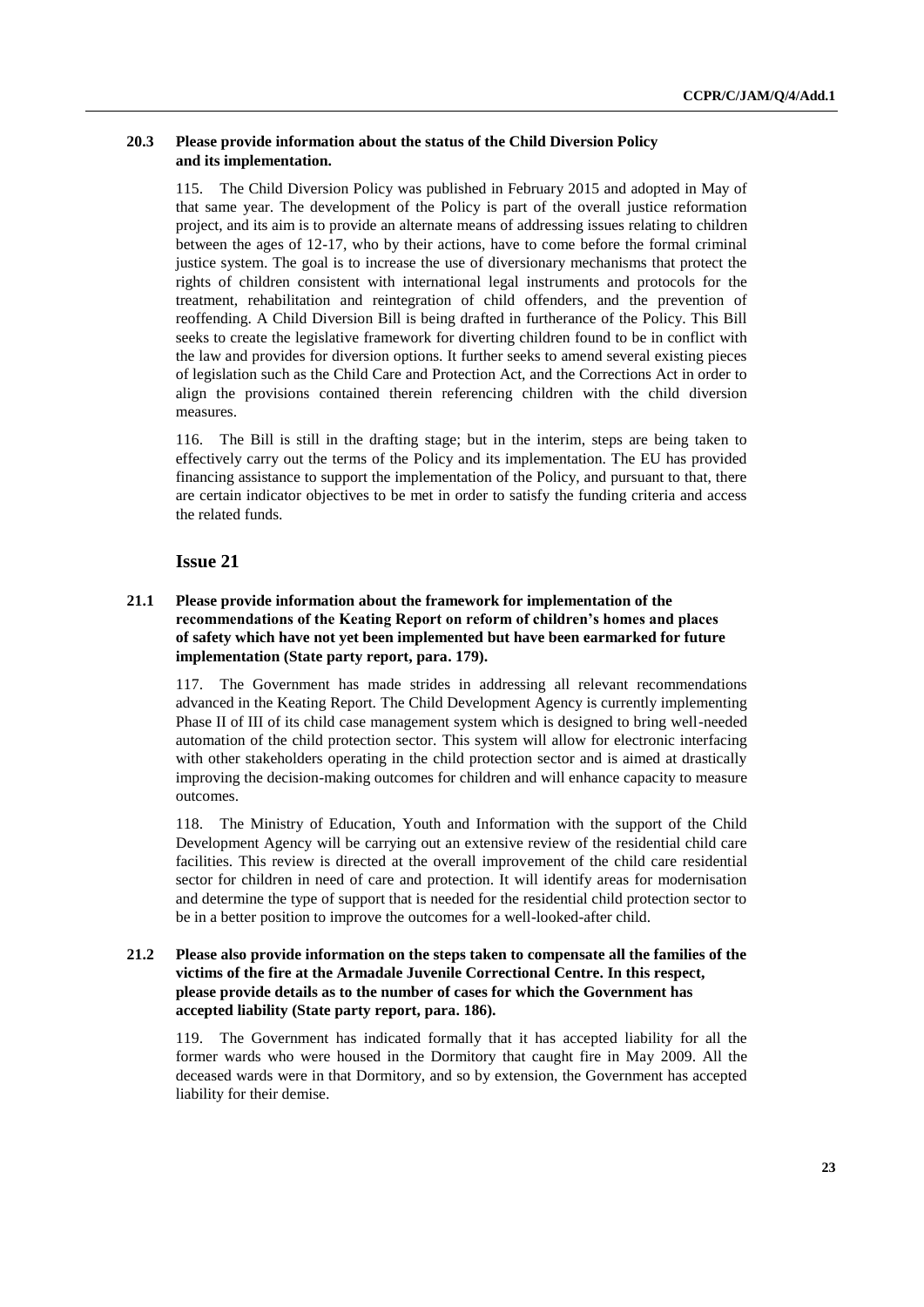120. The processing of payments has commenced, with the most recent disbursement made to one (1) of the survivors (a former ward) in April 2016. The process of compensation is ongoing and is being treated with priority. The Government remains in constant dialogue with the Attorneys of the victims' families/survivors to arrive at amicable compensation settlements.

121. The deceased victims are to be compensated through the Personal Representatives of their estates, while the surviving victims are to be compensated directly.

### **Issue 22**

**Please specify the impact of the safe school policy on the promotion of non-violent forms of discipline as alternatives to corporal punishment (State party report, para. 141). What are the steps taken to prohibit corporal punishment of minors in educational institutions and family settings?**

122. The Safe School Policy is currently under review. Six (6) regional consultations were conducted and it was recommended that the revised policy include the removal of corporal punishment from all public schools. Currently, there is a national standards curriculum training being conducted with over 12, 000 teachers. A part of the strategy in this area is to expose the teachers to alternatives to corporal punishment. A full document was also developed and issued to schools as it relates to alternatives to corporal punishment. Additionally, a number of public education initiatives have been conducted on corporal punishment geared towards parents, guardians and teachers.

123. The Ministry has also developed The School Security and Safety Policy Guidelines – these are a collection of standards and guidelines introduced to the public school system in 2008 with the stated objective of developing and engendering "a culture of security and safety in the leadership and general population of all schools".

124. In March 2015, 109 Deans of Discipline attended and participated in a special training over a two-week period which was done in partnership with the Jamaica Constabulary Force. Among the areas featured in part one of the training were, safe encounter or defensive tactics, statement writing, report writing, basic investigative techniques and review of the roles and responsibilities of the School Resource Officer (SRO).

# **Issue 23**

### **Please provide information about the steps taken to improve national implementation of the Access to Information Act, including on training of access officers and national awareness-raising efforts.**

125. The Government of Jamaica has taken several steps to improve implementation of the Access to Information Act. Chief among these has been sensitisation for the public and training for the relevant public officials. Activities included:

126. Access to Information Sensitisation Workshop for High School Students, which was conducted at several high schools across the country;

127. Sensitisation sessions for graduate teacher trainees;

128. Promotion of the International Right to Know Day/Week through expos in public centres, and through the print and other media;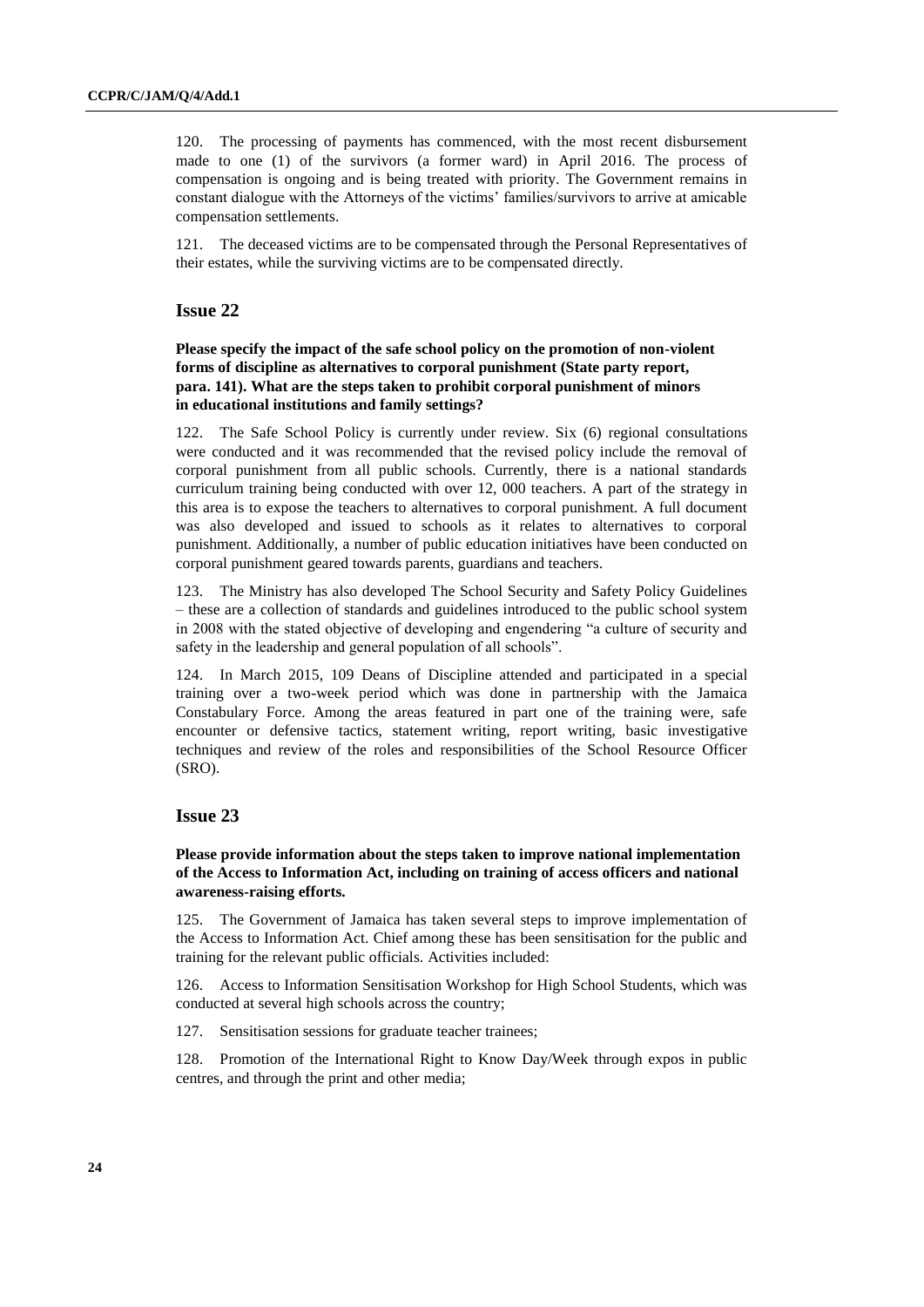129. Training of relevant information officers through workshops and observership programmes.

130. Additionally, throughout the Jamaican Government Service, new recruits and existing staff are periodically sensitised about how to implement the Act.

# **Issue 24**

# **24.1 Please provide information about the status of the efforts to regulate civil society organizations, including human rights NGOs, as well as framework governing their financial reporting.**

131. In 2013, a motion was moved in Parliament for the regulation of civil society organisations and lobby groups. The matter was later submitted to the Internal and External Review Committee of the House of Representatives for its consideration. To inform its deliberations on the matter, the Committee heard presentations from seven (7) civil society organisations. The Committee's report has not been finalised, however, given delays caused by the change in the political administration in March 2016.

132. Non-profit organisations, including NGOs, have previously been granted tax exemptions; however, given the recent process of tax reform in Jamaica influenced by an IMF programme, the Ministry of Finance and the Public Service streamlined its policy for granting exemptions. A very clearly defined process (detailed in 24.2 below) was established for eligible charities to continue to secure exemptions.

133. The Charities Act establishes an Authority that will consider applications for charitable status and monitor charities. Effective December 24, 2013, the Department of Cooperatives and Friendly Societies (DCFS) was designated as this Authority. In keeping with their financial reporting obligations, registered charities must file annual returns and audited financial statements with the Authority.

### **24.2 Please also indicate what the practice has been regarding the implementation of the Charity Act, in particular in relation to the registration of human rights NGOs whose focus is to undertake advocacy work.**

134. The process of registering charities began in January 2014. Non-profit organisations now have to register under the Act in order to be liable for waivers and tax relief under the following as per Schedule 3: the Customs Act, the General Consumption Act, the Income Tax Act, the Property Tax Act, the Stamp Duty Act and the Transfer Tax Act. Registration is carried out through the Department of Co-operatives and Friendly Societies.

135. Charities are also required to submit their articles of incorporation, constitution or rules, depending on the type of society, as well as their financial statements. Newly registered charities must submit audited financial statements within a year of operating as a registered charity, while existing ones are expected to submit their statements, along with the registration form and other documents, and their financial records for the previous year.

### **24.3 Please indicate if investigations have taken place due to incitement to threats, harassment and attacks against human rights defenders.**

136. Checks made with the various investigative formations within the Jamaica Constabulary Force show that no cases of threats, harassment and attacks against human rights defenders are currently under active investigation. In any event, such attacks are considered offences against the person and once reported or detected, the matter will be thoroughly investigated and the offender prosecuted.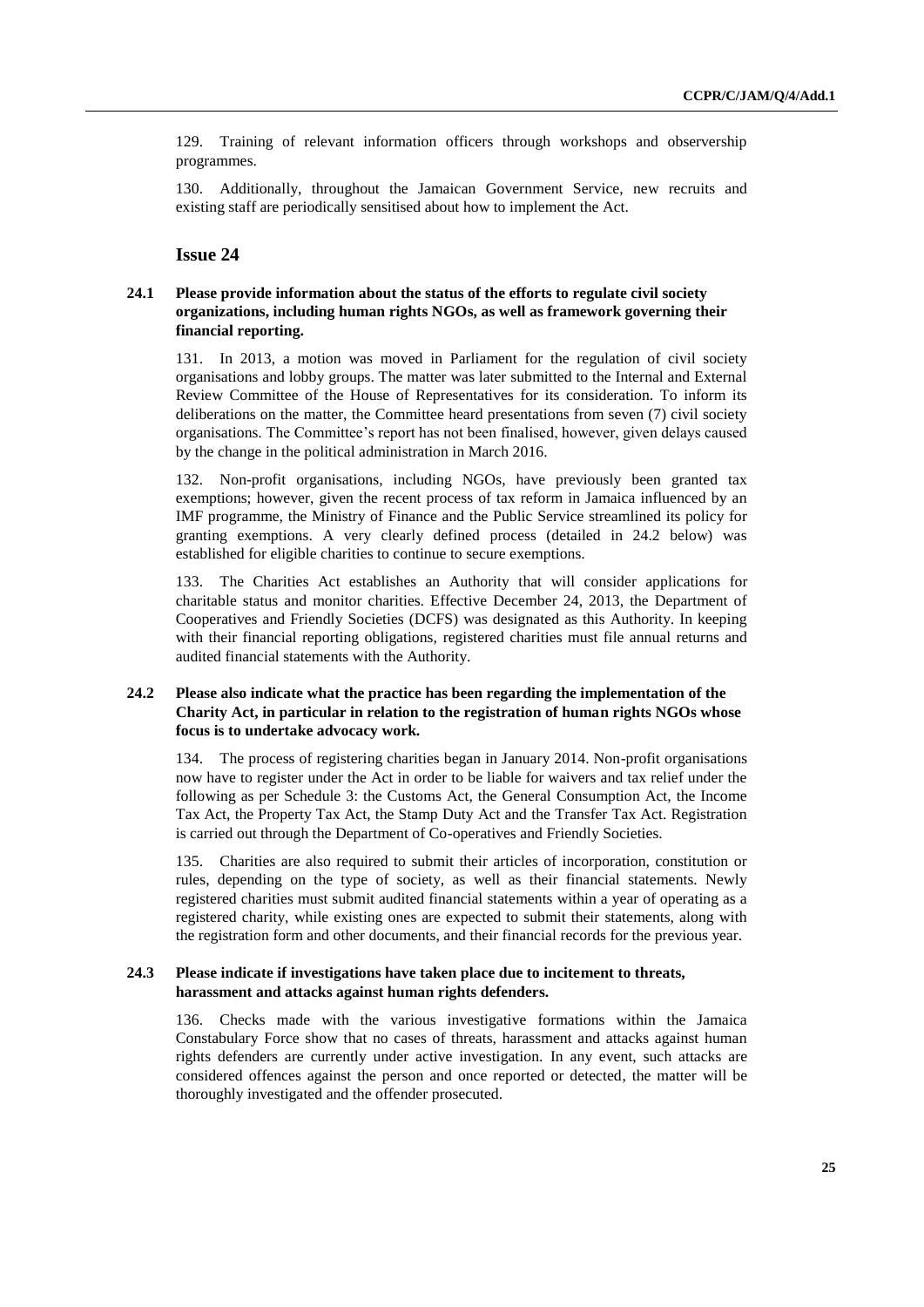### **25.1 Please provide information on whether domestic legislation for the protection of refugees has been enacted, and detail the number of registered refugees in Jamaica.**

137. The Government of Jamaica, in keeping with its commitment to ensure Jamaica's adherence to its obligations under the 1951 Convention Relating to the status of Refugees and the 1967 Protocol, developed a Refugee Policy in 2009. The Policy makes provision for the treatment of persons applying for refugee status to be considered without discrimination as to race, religion, nationality, political opinion or gender. It also makes provision for persons to be treated in a manner consistent with internationally recognised human rights standards. Additionally, the policy includes a condition stipulating that no person applying for refugee status may be removed from Jamaica until their application has been finally determined, except for persons to whom the exclusion clauses of the Convention apply.

138. In addition to the rights and full legal protection to which every person is entitled under the Constitution and laws of Jamaica, a refugee shall be given formal written recognition of refugee status which will entitle him/her to:

a) Receive the same basic health services and basic primary education which the inhabitants of Jamaica receive from time to time;

b) Seek employment; and

c) Receive the travel document referred to in Paragraph 5.2. of the Refugee Policy 2009 under Protection and General Rights.

The Policy is currently being amended to strengthen its impact. At the time of seeking approval for the amended policy, approval for the issuance of drafting instructions for the development of the relevant legislation will also be sought.

140. The Passport, Immigration and Citizenship Agency (PICA) reported that over the past three years, a total of thirty three (33) persons have been granted refugee status. Of that total, at least ten (10) have either been resettled to a third country or returned home.

# **25.2 Please inform the Committee on the measures taken with regards to prevent statelessness by amending discretionary provisions of the Jamaican Nationality Act, and reducing the costs associated with naturalization procedures, so as to become accessible to refugees in Jamaica who meet the "length of stay" requirement in line with Committee's general comment No. 17.**

141. The potential harm associated with the discretionary provision of the National Act has not been elucidated and articulated to the Ministry of National Security to the extent that would trigger either a policy change and/or legislation amendment on the matter.

142. On the part of the Ministry of National Security, there is the concern that joining the process of Refugee Status acquisition with naturalization will create an impetus that increases the number of refugee applications. That is, if it is felt that refugee status is a direct pathway to becoming a citizen by naturalization, then it is an incentive that will encourage an increase in refugee applications even when such claims are non-existent. This could overwhelm Jamaica's capacity to process applications for refugee status.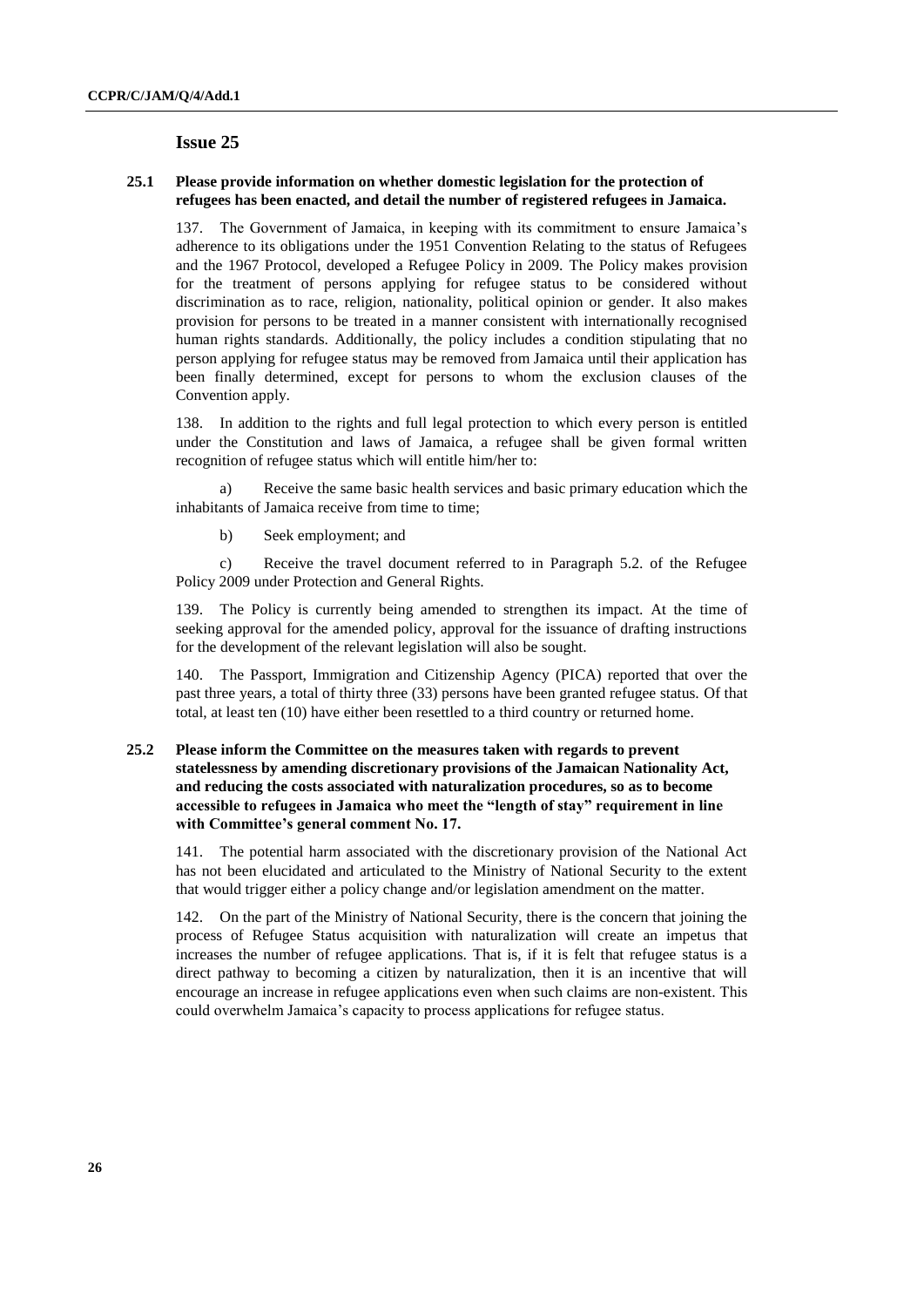### **25.3 Please inform the Committee concerning the access of unaccompanied minors to the refugee status determination procedure.**

143. Unaccompanied minors are not eligible for refugee status in Jamaica, and in accordance with the Refugee Policy (2009), such minors would be referred to the Child Development Agency for supervision and care pending repatriation to their home country or countries.

# **Issue 26**

# **Please provide information about legislative and other steps taken to remedy discrimination and address inequalities faced against minorities such as Maroons and Rastafarians.**

144. The Government of Jamaica has taken several steps to prevent or remedy perceived discrimination against minority groups such as the Maroons and Rastafarian communities. The Jamaican Constitution provides that there shall be no discrimination on the basis of race, sex, religion, etc. While there is no specific legislation prohibiting discrimination against any indigenous or religious groups, the provisions of the constitution are applicable to all Jamaican citizens and residents.

145. In 2014, the Government of Jamaica amended the Dangerous Drugs Act where possession of less than two ounces of marijuana was decriminalised. Additionally, special provisions were made for the Rastafarian community whereby adherents to the Rastafarian faith will also be permitted to smoke marijuana for sacramental purposes in locations registered as places of Rastafarian worship. Persons 18 years or older who are adherents to the Rastafarian faith, or Rastafarian organisations, may apply for authorisation to cultivate the plant for religious purposes, as a sacrament. The amendments also allow other special privileges to Rastafarians. The Rastafarian community was actively involved in discussions leading to the amendment of the Act.

146. The Government of Jamaica has sought to accommodate concerns raised by the Rastafarian community from time to time. Concerns were recently raised, for example, about land in Pinnacle, St. Catherine, deemed to be ancestral lands, but slated for development by private owners. The Government has committed to acquiring and developing at least six (6) lots from the property for the establishment of a Rastafarian heritage site and national monument. Through the Ministry of Culture, Gender, Entertainment and Sport, the Government of Jamaica also lends support to many events for the Rastafarian community, including visits of high-level officials, among others. In this context, protocolar and other logistical assistance was rendered to the community during the visit to Jamaica by Prince Ermias Sahle-Selassie, grandson of the late Emperor Haile Selassie, in late April of this year.

147. In respect of the Maroons, autonomy granted to Maroon communities under the British colonial government has been respected by the Jamaican Government since independence in 1962. The Government of Jamaica has supported the maroon community in celebrating their heritage and identity through dedicating funds for assisting with Maroon celebrations.